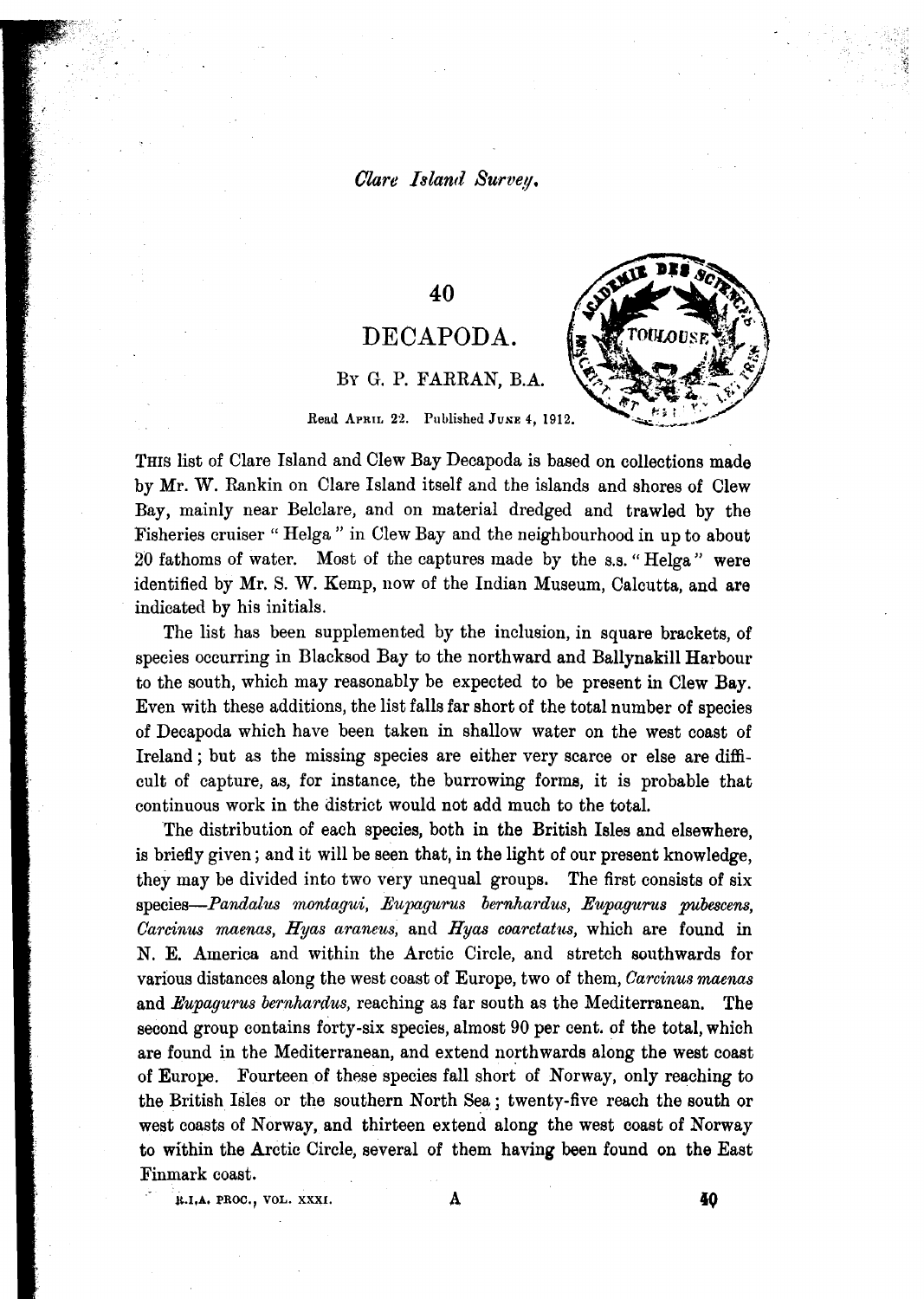### **40** 2 *Proceedings of the Royal Irish Academy.*

Intermediate between these two groups are three species, absent from the Mediterranean, *Anapagurus hyndmanni*, *Philocheras echinulatus*, and *Philocheras bispinosus,* of which the distribution seems at present to be centred in the British Isles.

 $\cdot$  -

The large excess of southern over northern forms is, perhaps, to be expected, when it is realized that the west coast of Ireland lies in the track of a current of warm Atlantic water, reinforced by an outflow from the Mediterranean, which sets northwards along the west coast of Europe, and produces a marked effect as far north as the mouth of the White Sea. Such a current would prove a formidable obstacle to the southern extension of northern forms, both on account of its climatic effect and also by reason of the mechanical obstacle which it opposes to the drift of floating larvae.

It is, perhaps, worth noting that, of the forty-eight species which extend their range into the Mediterranean, at least thirty-two are found in the Adriatic, an. area the fauna of which seems in many ways to resemble that of the west coast of Europe.

The majority of the species recorded are widely distributed forms, as is to be expected; perhaps the most interesting record in the list is that of *E11pagurus pubescens,* a northern species not found hitherto on the west coast of Ireland, though known from the north coast.

#### LIST OF SPECIES.

### Sub-order DECAPODA NATANTIA.

- Pandalus montagui Leach.—Clare I. harbour, one (W. R.). Scarce outside the islands, Clew Bay; Inishgowla, common (S. W.X.).
	- *Distribution.-From* the extreme north of Norway to the English Channel, N. E. America, Greenland, Iceland. Common round the British and Irish coasts.
- Pandalina brevirostris (Rathke).-Inishlyre, two; Inishgowla, few  $(S, W, K)$ . *Distribution.*—From the extreme north of Norway to the Mediterranean, the Adriatic. Common round the British and Irish coasts.

Hippolyte varians (Leach).--Clew Bay, moderately common  $(W. R.)$ , Inishgowla, abundant (S. W. K.).

*Distribution.*— From the extreme north of Norway to the Mediterranean, the Adriatic. Abundant round the British and Irish coasts.

[Hippolyte prideauxiana Leach.]-Not yet recorded from Clew Bay, but probablyoccurs. It has been taken in Zostera beds in shallow water at Ballynakill and Blacksod.

*Distribution.-Mediterranean,* Bay of Biscay, Shetlands. West coasts of Scotland and Ireland, English Channel.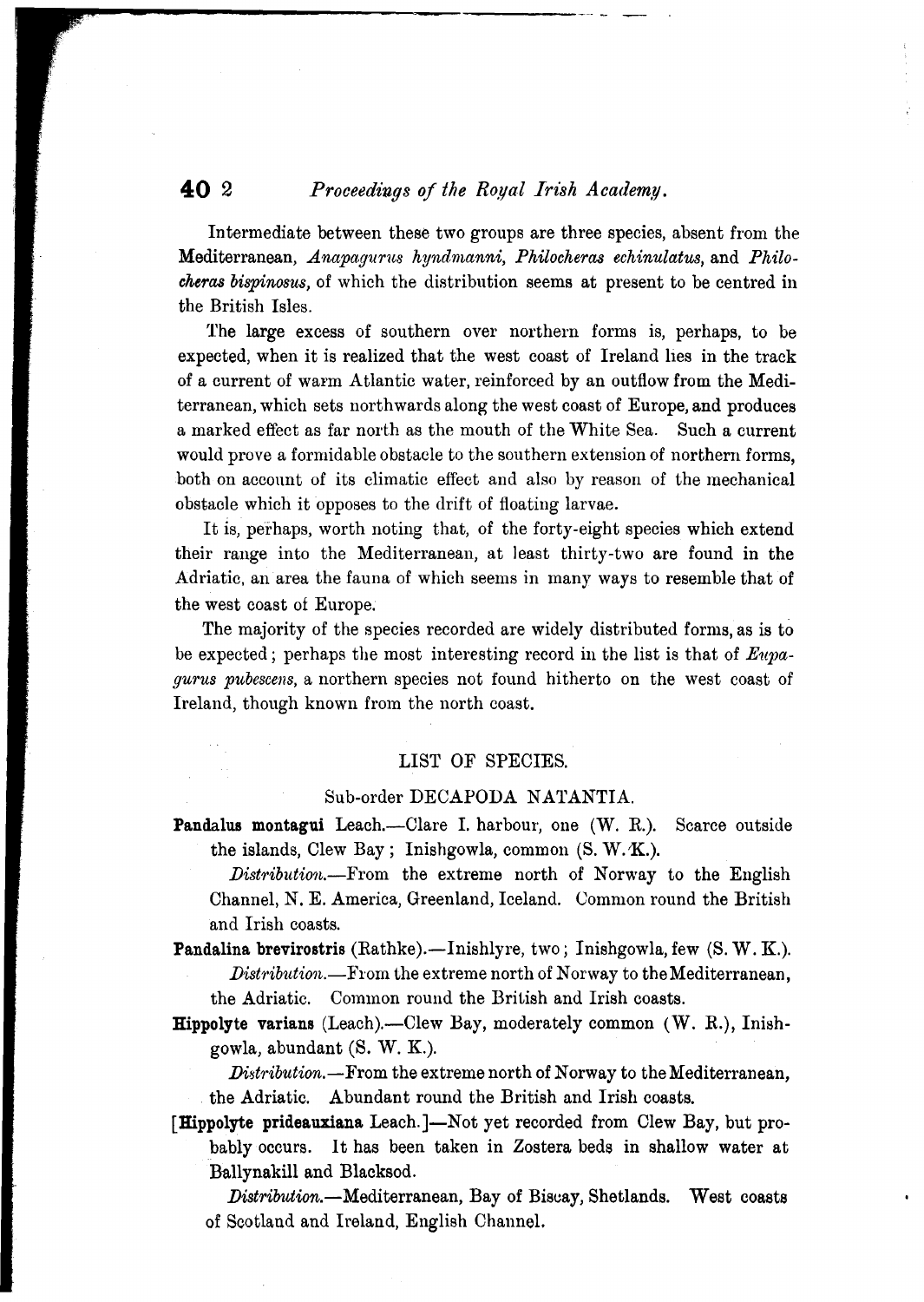Spirontocaris cranchi, Leach.--Off Mulranny, Inishlyre, Inishgowla, moderately common.

Distribution.--West and south Norway to the Mediterranean, the Adriatic. All coasts of the British Isles in shallow water. It is very common on the west eoast of Ireland, but, apparently, exceedingly scarce on the east, where its place is taken by the more northern form *S. pusiola.*

Athanas nitescens  $(Montagu)$ .  $\rightarrow$  Not yet recorded from Clew Bay, but occurs at Ballynakill and Blacksod.

*Distribution.-West* coast of Norway to the Mediterranean, Adriatic, Black Sea, Madeira, Cape Verde Is. West coast of Ireland and English Channel.

[Processa canaliculata, Leach.]-Not yet recorded from Clew Bay, but occurs at Ballynakill and Blacksod. .

*Distribution.-* West coast of Norway to the Mediterranean, Adriatic, Madeira. Coasts of the British Isles.

Leander serratus (Pennant).-Clew Bay, 6-12 fms.; Ooghnamaddy and Clare I. harbour (W. R.).

*Distribution.*—Denmark to the Mediterranean. English (and Scottish?) . . coasts, east, west, and south coasts of Ireland.

**Leander squilla**  $(Linn.)$ —Ooghnamaddy, Clare I., in rock-pools; Clew Bay, 6-12 fms.; Clew Bay islands,  $4\frac{1}{2}$  fms. (W. R.).

*Distribution.-* West Norway to the Mediterranean, Adriatic, Black Sea, Azores, Canary Is. English and Scottish coasts, common all round Ireland.

**Palaemonetes varians** (Leach).-Bog-hole on Annagh I. (W. R.).

- *Distribution.-Sweden* to the Mediterranean. English coasts and Firth of Forth, Irish coasts; a brackish-water species.
- Crangon vulgaris Linn.-A common species, chiefly on sand; Clare 1. harbour; Mulranny (W. R.). Inishgowla; Inishlyre (S. W. K.).

Distribution.--White Sea to the Mediterranean, Adriatic, Iceland. All coasts of the British Isles.

**Philocheras echinulatus** (M. Sars). $-$ North-east of Clare I., 16-19 fms., three (S. W. K.).

*Distribution.-* West coast of Norway, North Sea, north side of Bay of Biscay. West coast of Scotland, east and west coasts of Ireland.

**Philocheras trispinosus (Hailstone).**-East of Clare I., 20 fms., one  $(S, W, K)$ . *Distribution.-Bay* of Biscay, Mediterranean, Azores Coasts of British Isles.

.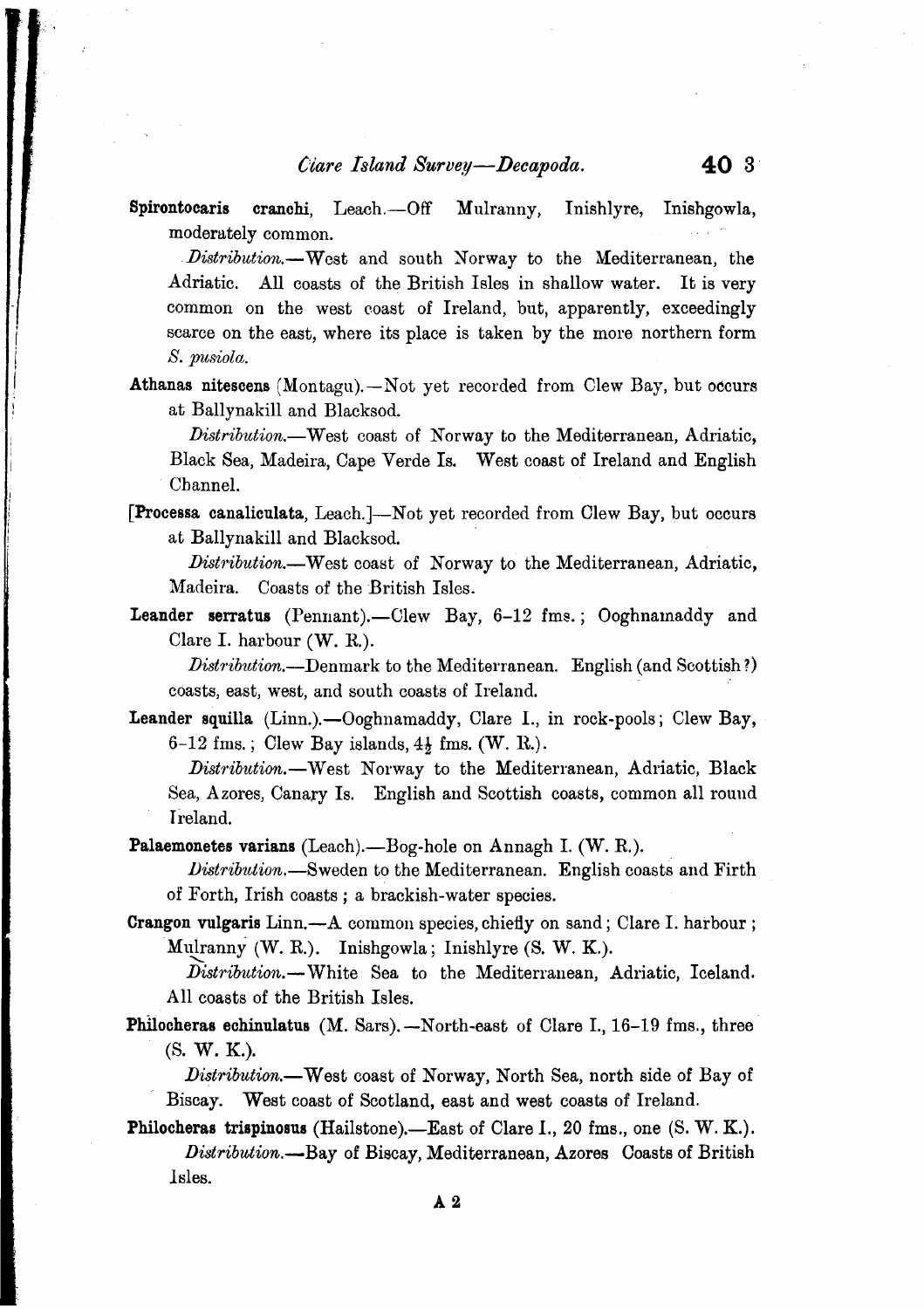# **40 4** *Proceedings of the Royal Irish Academy.*

**Philocheras bispinosus** (Hailstone and Westwood). $-$ Very common throughout Clew Bay (S. W. K.).

*Distribution.-Lofoden* to the Azores. All British and Irish coasts.

Pontophilus spinosus (Leach).-East of Clare I., 20 fms., one; S.E. of Clare I., 13-16 fms., two (S. W. K.).

*Distribution-* West coast of Norway to the Mediterranean, Adriatic.. All British and Irish coasts.

### Sub-order DECAPODA REPTANTIA.

- **Jaxea nocturna**, Chiereghin.--The adult has not been found, but the freeswimming larval stage (Trachelifer), which, as  $S\text{cott}^1$  has pointed out, is referable to this species, was occasionally taken at Inishbofin in 1900 and 1901, and more recently, in May, 1909, in a surface tow-net in Killary Harbour (three specimens) and in a bottom tow-net off Crump Island (two specimens).
- Palinurus vulgaris, Latreille.-The larval form (Phyllosoma) was taken in a bottom tow-net off Clare 1. in May, 1909, at a depth of 29 fms. The adult has been taken at Ballynakill.

Distribution.---British Isles to the Mediterranean, Adriatic. West coasts of Ireland and Scotland, English Channel.

**Homarus gammarus**  $(L)$ .-South and east of Clare I., common  $(W, R)$ . It is fished for regularly by the islanders.

*Distribution.-S.* W. Norway to the Mediterranean, Adriatic. Coasts of the British Isles. Replaced by a closely allied species in N. E. America,

[Galathea strigosa (Linn.).]-Not yet recorded from Clew Bay, but occurs at Ballynakill and Blacksod.

*Distribution.-Extreme* north of Norway to the Mediterranean, Adriatic, Canaries, Azores. Coasts of British Isles, Shetlands to the English Channel.

Galathea squamifera, Leach. $-Annagh$  I., two  $(W, R)$ . Probably would be found to be common if looked for in spring, at which season it visits the shore, between tide-marks, in large numbers.

*Distribution.*—North-west Norway to the Mediterranean, Adriatic. All the British and Irish coasts.

<sup>&</sup>lt;sup>1</sup> 18th Ann. Rep. Scotch Fishery Board, p. 405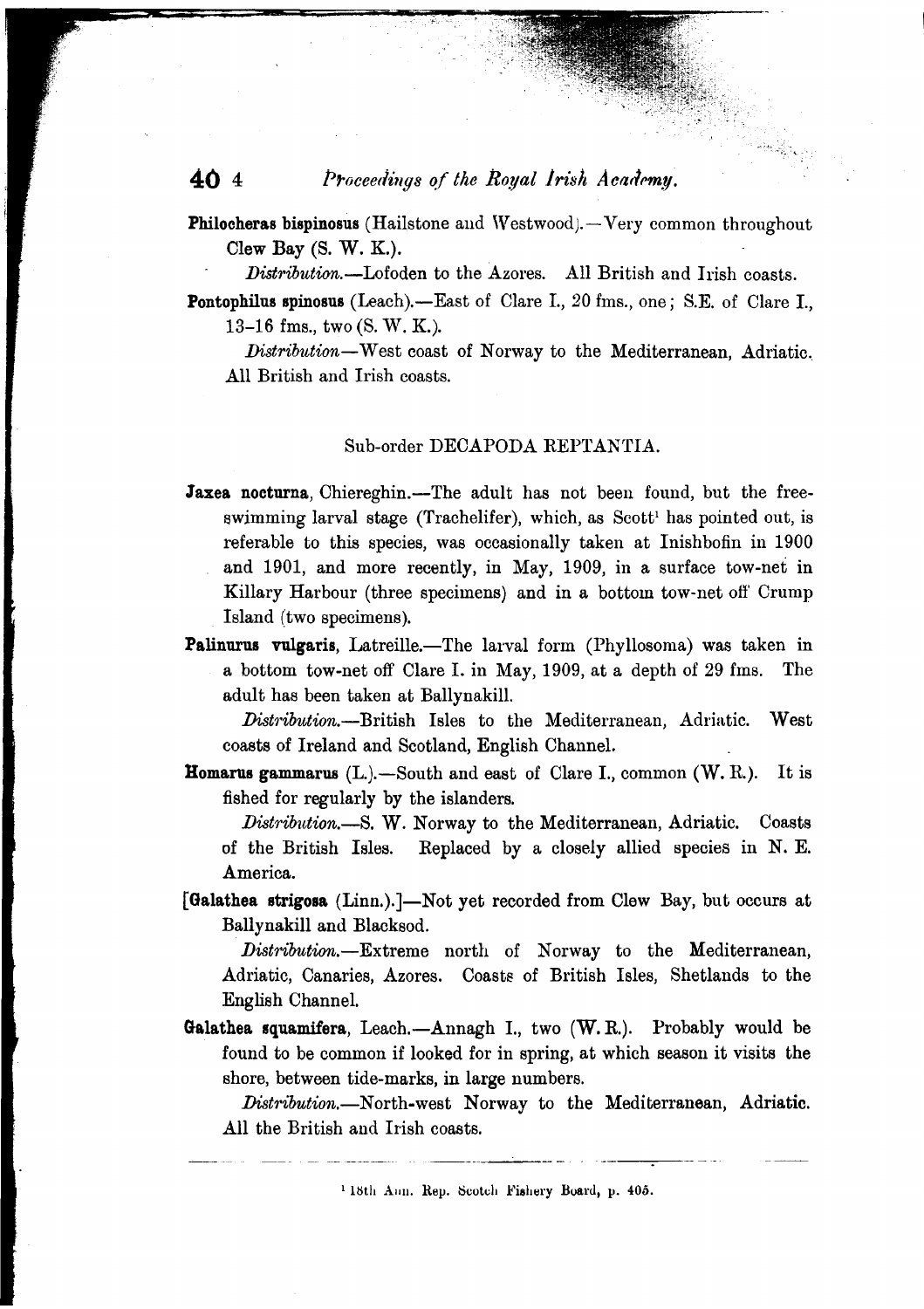Galathea dispersa, Bate.  $-$  North-east of Clare I., 18 fms., one  $(S, W, K)$ .

*Distribution.-South* and west coasts of Norway, France, Mediterranean. British and Irish coasts, Shetlands to the English Channel.

Galathea intermedia, Lilljeborg.—Clew Bay, common  $(S, W, K)$ .

*Distribution.* - From the extreme north of Norway to the Mediterranean, Madeira, Azores. All British and Irish coasts.

Porcellana longicornis (Linn.).--Abundant in Clew Bay (S. W. K.). Annagh I. common at low water (W. R.). This species occurs from between tidemarks to about 20 *fms.*

Distribution.-S.W. Norway to the Mediterranean, Adriatic, Black Sea, Canaries. All coasts of British Isles.

**Porcellana platycheles** (Pennant).---East shore of Clare I., common  $(S, W, K)$ . W. R.). Annagh I., common (W. R.). Occurs almost exclusively between tide-marks.

*JJistribution.-Southern* North Sea to the Mediterranean, Adriatic, Canaries. British and Irish coasts, Shetlands to the English Channel.

Eupagurus bernhardus  $(Linn.)$ . --Common in Clew Bay  $(S, W, K)$ , N., E., and W. shores of Clare 1.; Old Head (W. R.).

*Distribution.*—Extreme north of Norway to the Mediterranean; N.E. America. All coasts of the British Isles.

Eupagurus prideauxi (Leach).-East of Clare I., 16 fms., one (S. W. K.). East of Clare 1, 21 *fms.,* one (G. P. F.).

*Distribution.-N.W.* Norway to the Mediterranean, Adriatic. Irish Sea, west coasts of Scotland and Jreland, Shetlands, English Channel.

Eupagurus cuanensis (Thomp.).-Jnishlyre, on coral sand, common (S. W. K.). Mulranny, 10 *fms.* ; Clew Bay, 8 *fms.* (W. R.). Off Inishgort, 7-10 fms. (S. W. K.).

*Distribution.*—S.W. Norway to the Mediterranean. Coasts of British Isles, Shetlands to the English Channel.

Eupagurus pubescens (Kroyer).-Clew Bay, 10 *fms.,* two (W. R.). This record is of interest as being the first from the west coast of Ireland of this distinctly northern species.

~

*Distribution.-N.E.* America, Greenland, Iceland, Norway. Scotland, north coast *of* Ireland, N.E. coast of England.

**Anapagurus laevis** (W. Thomps.). $-\frac{3}{4}$  mile north of Clare I. lighthouse, 21 fms., two (G. P. F.). Frequents much deeper water than A. *Hyndmanni.*

*Distribution.*-West Norway to the Mediterranean. All British and Irish coasts.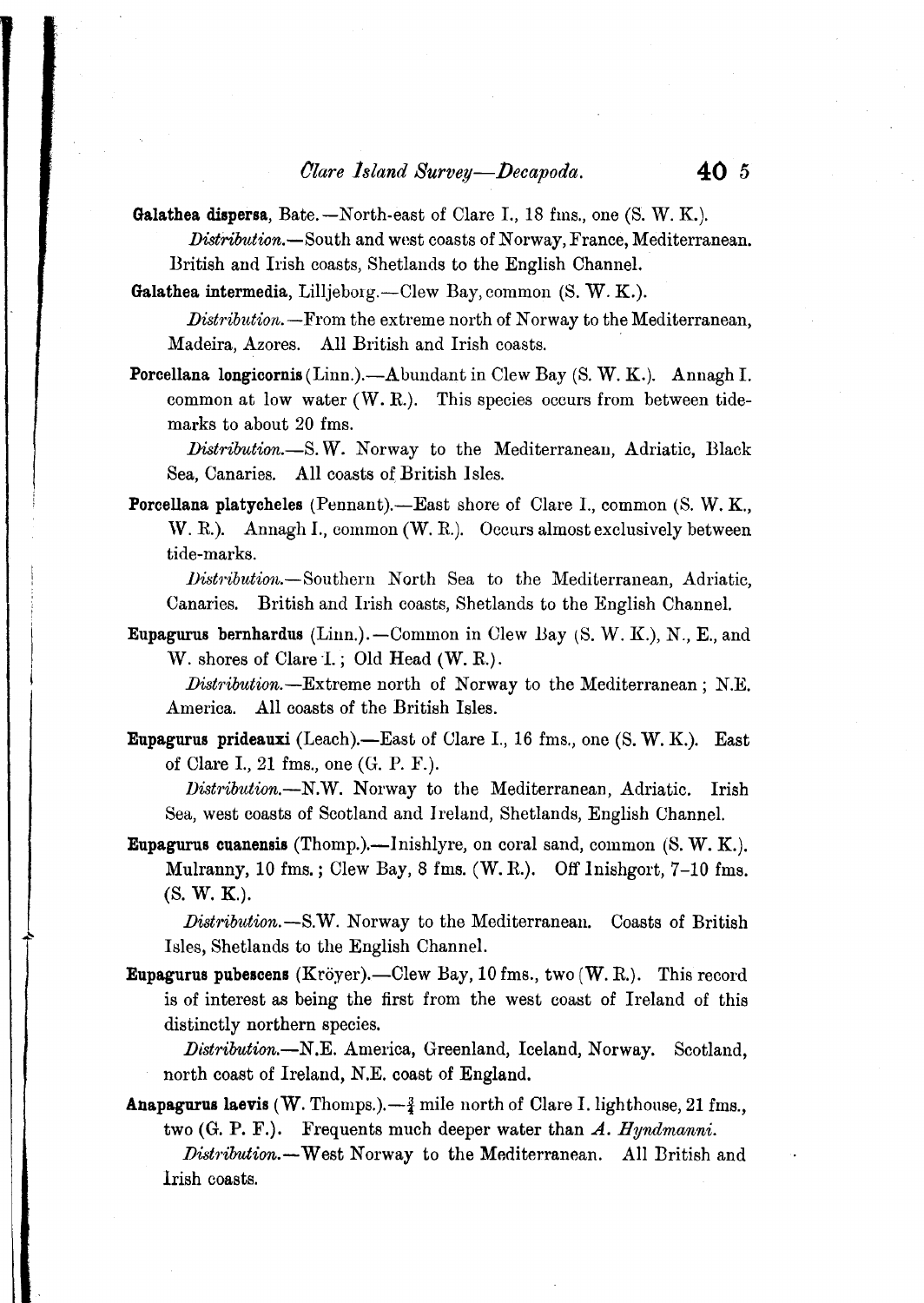### **40 6** *Proceedings of the Royal Irish Academy.*

Anapagurus hyndmanni  $(W. Thomes.)$ . - Clew Bay, 10 fms., two  $(W. R.)$ . Small specimens not uncommon throughout Clew Bay; Inishlyre, 4 *fms.* (S. W. K.). Usually found *from* low-water mark to about 12 *fms.*

*Distribution.-Southern* North Sea. All British and Irish coasts.

Ebalia tumefacta (Montagu).--Off Inishlyre, one *(N.* Colgan). Three miles E. of Clare 1., one; N.E. of Clare 1., 18 *fms.,* one; 2 miles N.W. of Inishgort, 8 *fms.,* one; Inishlyre Roads, one (G. P. F.).

*Distribution.-N.W.* Norway to the Mediterranean, Adriatic. English Ohannel, Irish Sea, west coast of Ireland, Shetlands.

- Ebalia cranchi Leach.-2 miles E. of Clare 1., 18 *fms.,* two; south of Mulranny, 5-11 *fms.,* one (G. P. F.).
	- *Distribution.*—S.W. Norway to the Mediterranean, Adriatic. English and Irish coasts, east coast of Scotland.
- **Corystes cassivelaunus** (Pennant).—Off Clare I. lighthouse,  $25\frac{1}{9}$  fms., two young; N.E. of Clare I., 13-16 fms., one young; off Mulranny, 13 *fms.,* one young (S. W. K.).

*Distribution.-Southern* North Sea to the Mediterranean, Adriatic. Coasts of England and Ireland, east coast of Scotland.

Carcinus maenas (Pennant).-South and east coasts of Clare I., common; islands in Clew Bay, moderately common (W. R).

*Distribution.*—N. E. America, extreme north of Norway to the Mediterranean, Adriatic. All British and Irish coasts.

- Portunus puber (Linn.).—North and east coasts of Clare I., moderately common; Annagh 1. (W. R.). Usually found between tide-marks. Distribution.-Southern North Sea to the Mediterranean. British and Irish coasts.
- Portunus depurator (Linn.).—Clew Bay, common (S. W. K.). Islands in Clew Bay, frequent; Mulranny, 6 fms. (W. R.).

*Distribution.-N.W.* Norway to the Mediterranean, Adriatic. All coasts of British Isles.

Portunus corrugatus (Pennant).—Inishlyre,  $4-5$  fms., two  $(S, W, K)$ .

*Distribution.-Southern* North Sea to the Mediterranean, Adriatic Canaries. Irish coasts, south and east coasts of England.

Portunus arcuatus Leach.—Generally distributed and very common.

*Distribution.-S.* W. Norway to the Mediterranean, Adriatic. English Channel, Irish Sea, east coast of Scotland.

Portunus pusillus Leach. - Clew Bay, 5 fms., two (W. R.). N.E. of Clare I., 13-16 fms.; east of Clare I., 17 fms.; Inishlyre, 4 fms. (S. W. K.)

Distribution. - S.W. Norway to the Mediterranean, Adriatic. All British and Irish coasts.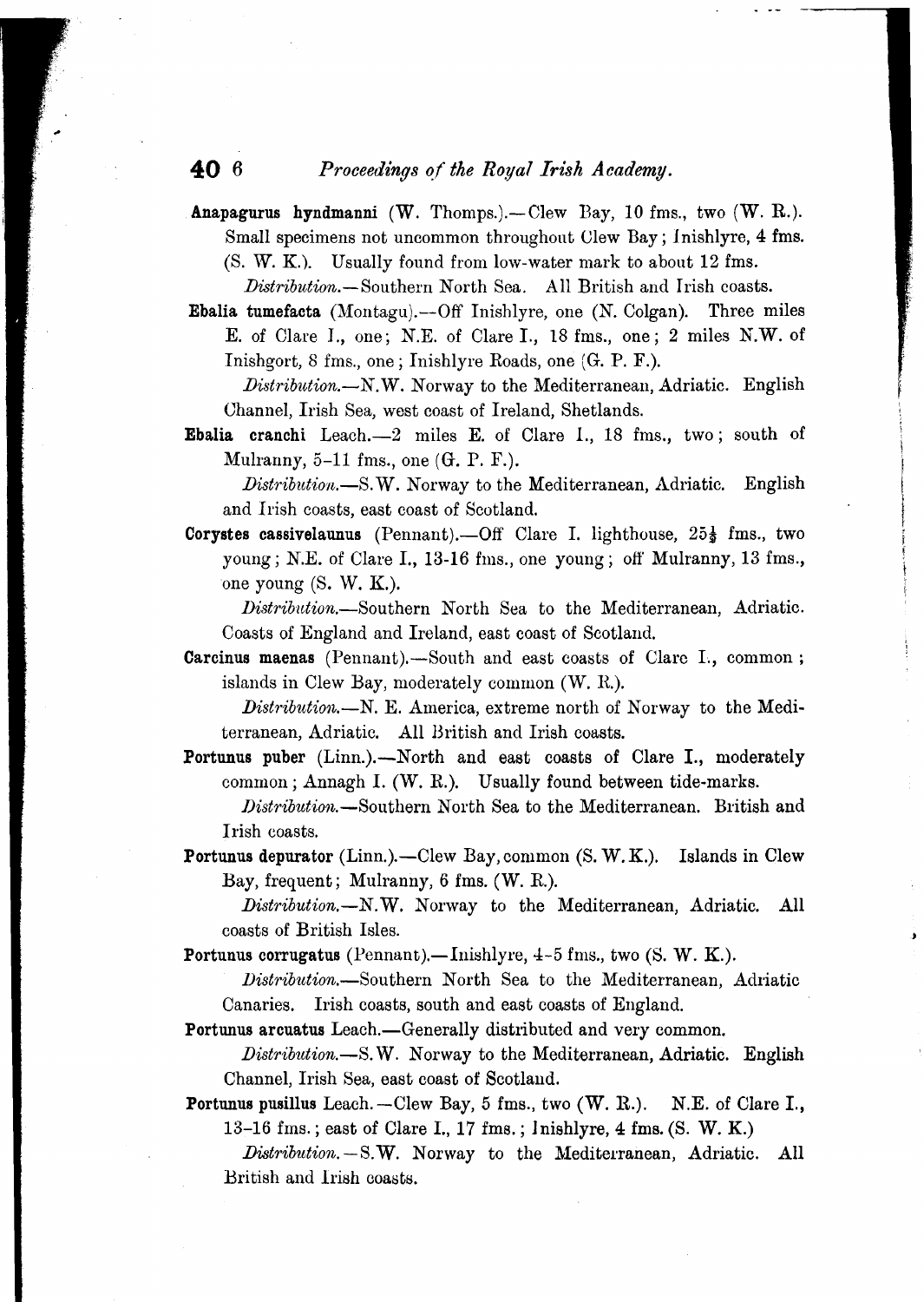**Portunus holsatus (Fabr.).**-Mulranny, 10 fms., two  $(W, R)$ . Only found on a sandy bottom.

Distribution. --S.W. Norway to the Mediterranean, Canaries. British and Irish coasts, Shetlands to the English Channel.

- Cancer pagurus Linn.--Clew Bay, frequent (S. W. K.). S. and E. of Clare I., common, taken in lobster pots; Annagh 1. at low water (W. R.).
	- Distribution.-Extreme north of Norway to the Mediterranean, Adriatic. All British and Irish coasts.

Pirimela denticulata (Montagu).--Off Mulranny, 7 fms., two (S. W. K.).

- *Distribution.-Extreme* north of Norway to the Mediterranean, Adriatic. English Channel, east coast of England, Irish coasts.
- **Xantho incisus** (Leach).  $(X,$  *floridus* (Montagu)).--S. and E. shores of Clare I., common (W. R.).

*Distribution.-British* Isles to the Mediterranean, Adriatic. English Channel, west coast of Ireland.

Xantho hydrophilus (Herbst.) (X. rivulosus Risso).—Rock-pool Ooghnamaddy, Clare I., three  $(W, R)$ .

*Distribution.-S.W.* Norway to the Mediterranean, Adriatic. English Channel, west coast of England, west coast of Ireland, Shetlands.

**Pilumnus hirtellus** (Linn.).—Islands in Clew Bay, five  $(W, R)$ . Off Mulranny, two (S. W. K.).

*Distribution.*-Southern North Sea to the Mediterranean, Adriatic. English Channel, Irish Sea, west coast of Ireland.

[Gonoplax angulatus (Pennant).]-Not yet recorded from Clew Bay, but occurs at Ballynakill.

*Distribution.-Southern* North Sea to the Mediterranean, English Channel, Irish Sea, west coast of Ireland.

**Pinnotheres pisum** (Linn.).—" A living specimen [of *Mytilus Modoilus*] dredged in about 2 fms. off Annagh Island contained a living egg-bearing female of the Pea Orab *(Pinnotheres Pisum)* with a carapace measuring 7'5 mm." Colgan: Marine Mollusca, Clare Island Survey, p. 26.

*Distribution.-Southern* Norway to the Mediterranean. Coasts of British Isles.

- Inachus dorynchus Leach.-Taken a few times N.E. and S.E. of Clare I., 13-20 fms. (S. W. *K.);* Clew Bay, 12 fms.; off Old Head, 16 fms. (W. R.). *Distribution.-S.W.* Norway to the Mediterranean, Adriatic, Canaries. Coasts of British Isles, Shetlands to the English Ohannel.
- Inachus dorsettensis (Pennant).-In small numbers throughout Clew Bay, 7-20 fms.

*Distribution.-* West Norway to the Mediterranean.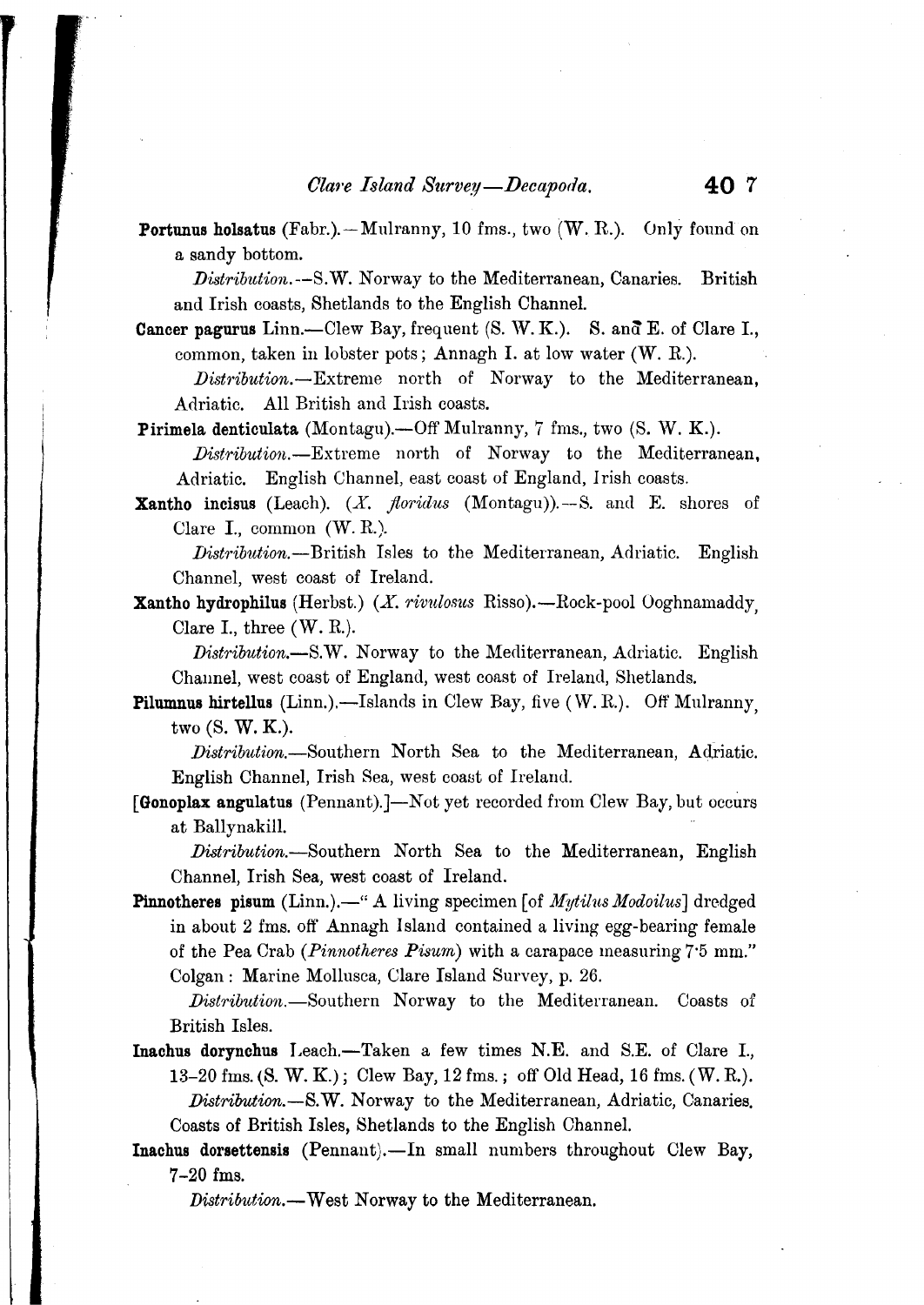# **40 8** *Proceedings of the Royal Irz'sh Academy.*

~- --

- **Macropodia rostrata** (Linn.).—Common throughout Clew Bay  $(S, W, K)$ . Islands in Clew Bay,  $4\frac{1}{2}$  fms.; off Clare I., 13 fms.; common (W.R.). *.Distribution.-Extreme* north of Norway to the Mediterranean, Adriatic, Azores, Madeira, Senegambia. All British and Irish coasts.
- [Maia squinado (Herbst.).]-Not yet recorded from Clew Bay, but has frequently been taken at Ballynakill.

*Distribution.*-Southern North Sea to the Mediterranean, Adriatic, Canaries, English Channel, west coast of Ireland.

[Pisa tetraodon (Pennant).]-Scarce at Ballynakill and Blacksod; not yet taken in Clew Bay.

*.Dist?'ibution.-British* Isles to the Mediterranean, Adriatic, Canaries, English Channel, west coast of Ireland.

Eurynome aspera (Pennant).-Small specimens often taken in crevices of bored limestone between Clare 1. and Mulranny, 6-16 fms. (S. W. K.). *lJist'l'ibulion.-S.* W. Norway to the Mediterranean, Adriatic. All British and Irish coasts.

Hyas araneus (Linn.).--Clew Bay, frequent; Annagh I.  $(W, R)$ .

*Distribution.*—N. E. America, extreme north of Norway to the English Channel. All British and Irish coasts.

**Hyas coarctatus** Leach. $-M$ ulranny, 12 fms., two; off Belclare,  $3\frac{1}{2}$  fms. (W.R.). Off Inishgort, 8-10 fms., few (G. P. F.). Much rarer on the west than on the east coast of Ireland.

*Distribution.*—Alaska, N. E. America, extreme north of Norway to the English Channel. All British and Irish coasts.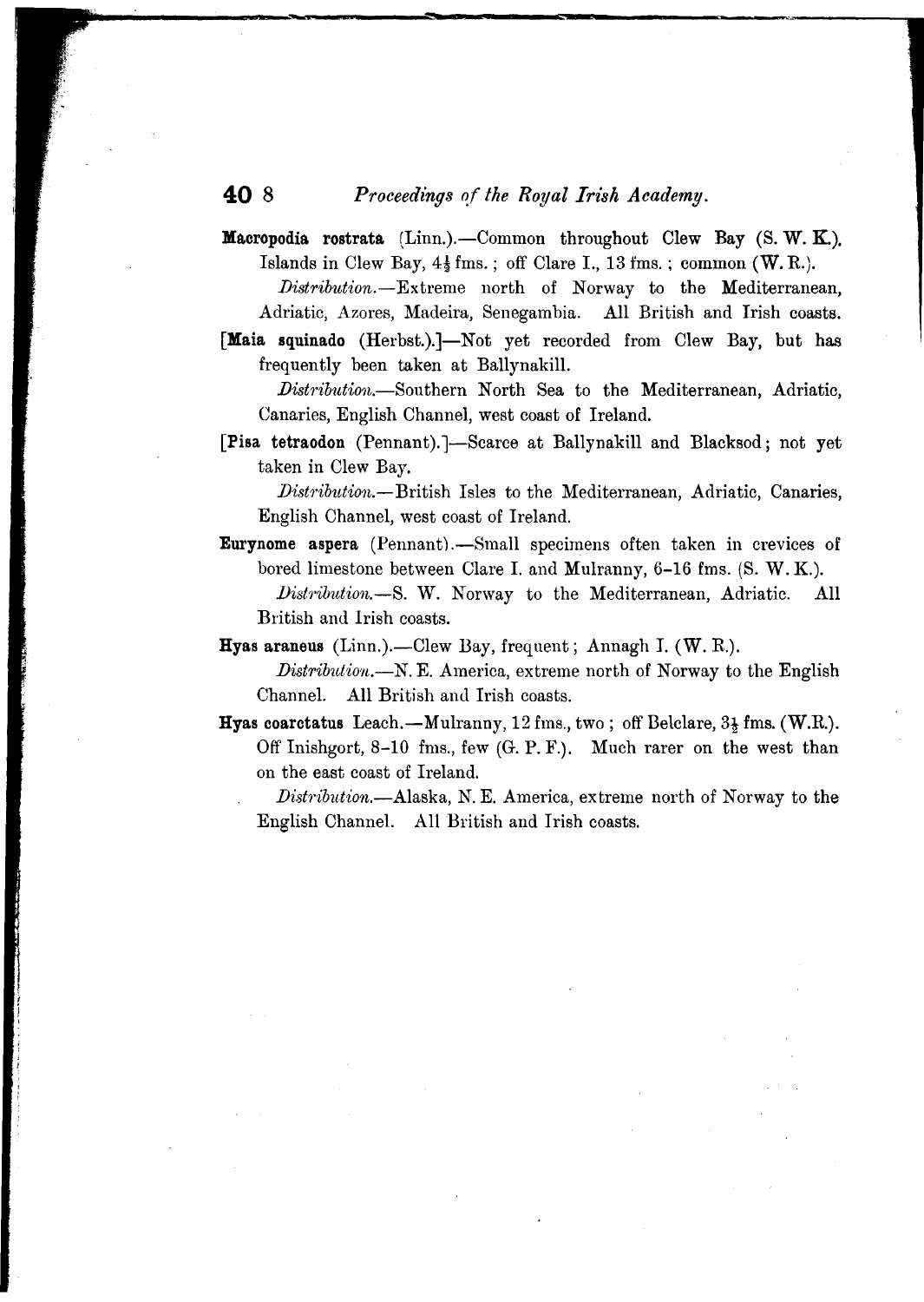*Olare I.~land Survey.*

### **41**

# NEBALIACEA, CUMACEA, SCHIZOPODA, AND STOMATOPODA.

#### By. W. M. TATTERSALL, D.Se.

Read APRIL 22. Published JUNE 4, 1912.

THE Clare Island marine area, as understood in this report, extends from Blacksod Bay in the north to Slyne Head in the south. Seawards it may be considered to extend to the fifty-fathom line.

Up to about a dozen years ago no collecting appears to have been done in this area. At least I can find no records pertaining to the orders of Crustacea here dealt with.

In 1899 the Fisheries Branch of the Department of Agriculture and Technical Instruction for Ireland established a marine station at Inishbofin and Ballynakill, and commenced a series of observations which have gone very far to elucidate the marine fauna of the southern part of the area.

The Clare Island Survey, commenced some three years ago, has more particularly dealt with the northern part of the district. In the preparation of this report I have supplemented the results obtained by the latter survey by including the species obtained by the former series of investigations, so that the present report includes all the species of the Crustacea concerned which have up till now been found in the area. The list of the Cumacea here given is partly derived from Calman's paper,<sup>1</sup> and partly from the collections made during the survey; while the list of Schizopoda has been largely supplemented by extracts from a larger paper on the littoral Schizopoda of Ireland, which I have in preparation.

The Crustacea here considered are creatures of normally bottom-haunting habits, living either in rock-pools on the shore, or among the littoral seaweeds, or buried in sand. But they have the additional peculiarity that they frequently become true pelagic forms during the hours of darkness, and may be captured in enormous numbers at such times. Whereas, therefore, the usual method of collecting such forms is by using a dredge or attaching

<sup>1</sup> Fisheries, Ireland, Sci. Invest., 1904, I. (1905).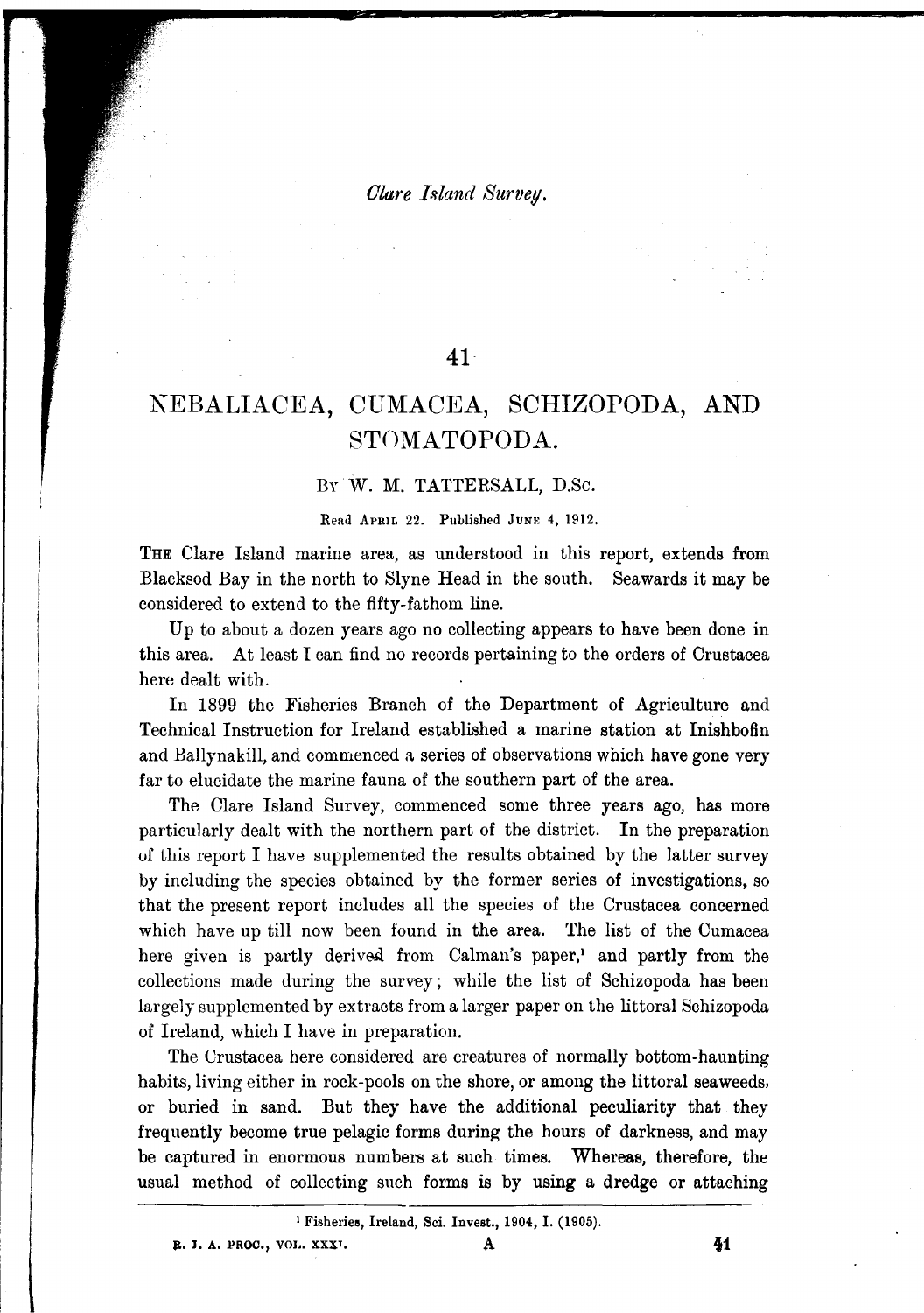# **41 2** *Proceedings of the Royal Irish Academy.*

fine-meshed nets to trawls worked over the ground, the use of a tow-net at night, especially in the shallow bays and harbours, not only facilitates the collection of species, but gives a better and more correct idea of the abundance or scarcity of the different species collected. In the Cumacea it is usually the males only which become free-swimming at night, but among the Mysidae both sexes appear to be equally represented in night gatherings.

The Stomatopoda are represented so far only by larval forms caught in the tow-nets. These belong to two distinct genera; but the species cannot yet be definitely settled pending the capture of adult specimens.

The present report includes one species of Cumacea and one of Mysidae new to Ireland and one species of the former and eight of the latter not hitherto recorded from the district.

#### SYNCARIDA.

Nebalia bipes *(Fabricius).-Nebalia bipes*is abundant throughout the district. It is to be found at low water at spring tides, under stones on the shores, and seems to prefer the neighbourhood of black, evil-smelling mud. It is likewise frequently captured at night in tow-nettings taken in harbours and sheltered bays. On one occasion a lobster, which had died in the lobster-pot, was found to be covered literally with thousands of this Crustacean.

#### CUMACEA.

- Bodotria scorpioides (Montagu).--Taken in nineteen gatherings from Bofin Harbour, three from Fahy Ray, Ballynakill Harbour, and one from just north of Oleggan Bay. It never occurred in very large numbers, and was most abundant in the tow-nettings at night. Clew Bay, once.
- B. pulchella (G. O. Sars).-Fahy Bay, Ballynakill Harbour, twice; north entrance to Ballinakill Harbour, once; Cleggan Bay, once; Blacksod Bay, twice.

Cumopsis goodsiri (van Beneden).--Feorinyeeo Bay, Blacksod Bay, two males and two females. New to Ireland.

- Iphinoe trispinosa (Goodsir).—One of the most abundant species in the area in harbours and sheltered bays. Abundant in tow-nettings taken at night in Ballynakill and Bofin Harbours; Clew Bay, 5-11 fms., common; Blacksod Bay, 2-9fms., common.
- Vauntompsonia cristata, Spence Bate.--Occurs in considerable numbers in Ballynakill Harbour. Common in night tow-nettings, but only male specimens are captured in this way. Elly Bay, Blacksod Bay, 1-4 fms., three specimens.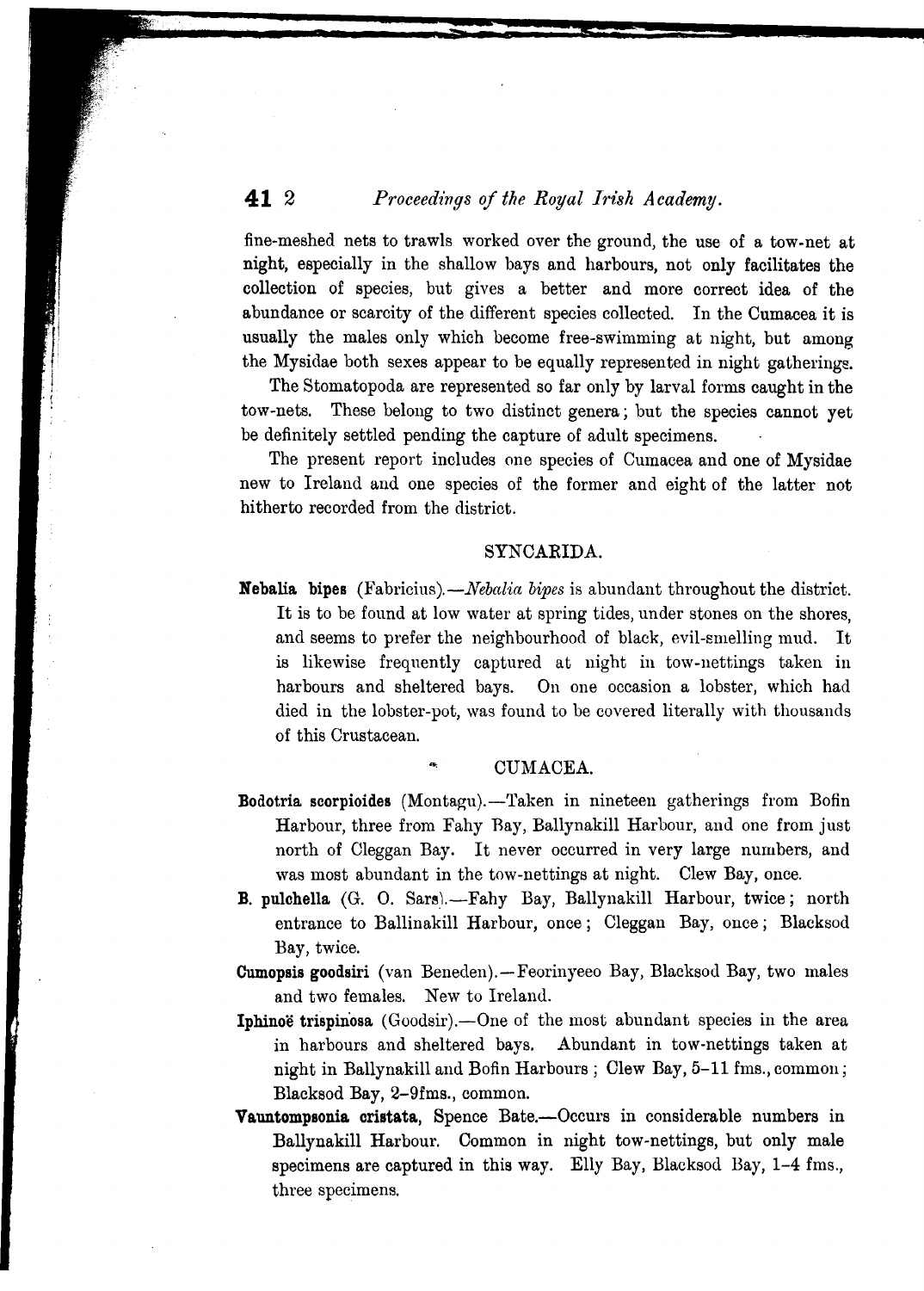- Eudorella truncatula (Spence Bate\-Taken three times in Bofin Harbour and three times in Fahy Bay, Ballynakill Harbour. Clew Bay, 1-5 fms., common. Blacksod Bay, 5 fms., two specimens.
- Cumella pygmaea, G. O. Sars.-Generally distributed throughout the area, both in the harbours and sheltered bays, and in the open seas down to 45 fms.
- Nannastacus unguiculatus, Spence Bate.- Very abundant in the sheltered bays and harbours of the district, but also found in the open seas round Clare Island and Inishturk. Blacksod Bay, one specimen.
- N. brevicaudatus, Calman.-The types and only known specimens were found in Ballynakill Harbour.
- Pseudocuma longicornis (Spence Bate).—The most abundant species of Cumacea in the area, and generally distributed. numbers in tow-nettings made at night. Often taken in large
- **P.** similis, G. O. Sars. --Bofin Harbour, one specimen.  $1\frac{1}{2}$  miles N.W. by W. of lnishturk, one specimen. Between Clare 1. and Achillbeg, one specimen.
- Diastylis rugosa, G. O. Sars.-From Ballynakill Harbour, on five occasions. Blacksod Bay, one specimen.
- D. rostrata (Goodsir).-Twice taken in Ballynakill Harbour. Clew Bay, 5-10 fms., two specimens. Blacksod Bay, 3-9 fms., common. 5 ml. S.S.E. of Clare I. light, 17 fms., four specimens;
- **D. spinosa, Norman.**- $-2\frac{1}{2}$  miles S.E. of Clare I. light, 18 fms., one male.  $3\frac{1}{2}$ miles S.S.W. of Mulranny pier, Clew Bay, 15 fms., one female. Blacksod Bay, 9 fms., two males. New to the district.

#### EU PHA USIACEA.

- Meganyctiphanes norvegica (M. Sars).--M: *norvegica* is very frequently taken in tow-nettings in the open seas of the Clare Island marine area, but is seldom found in any of the harbours in that area. *It* may, however, be driven in during gales, and even cast up on the beach. It forms the main food of mackerel, herring, salmon, and trout in the springtime, and, judging from the contents of the stomachs of these fishes examined at that period of the year, this Euphausian must be enormously abundant at certain seasons. The contents of the stomach of a whale captured at lnishkea in the spring of 1900 were found to consist entirely of this species.
- Nyctiphanes oouohi (Bell).-A smaller form than *M. norvegica,N. couchi* is usually found associated with this species in the open seas round Clare Island and district, and appears to be equally abundant. Considered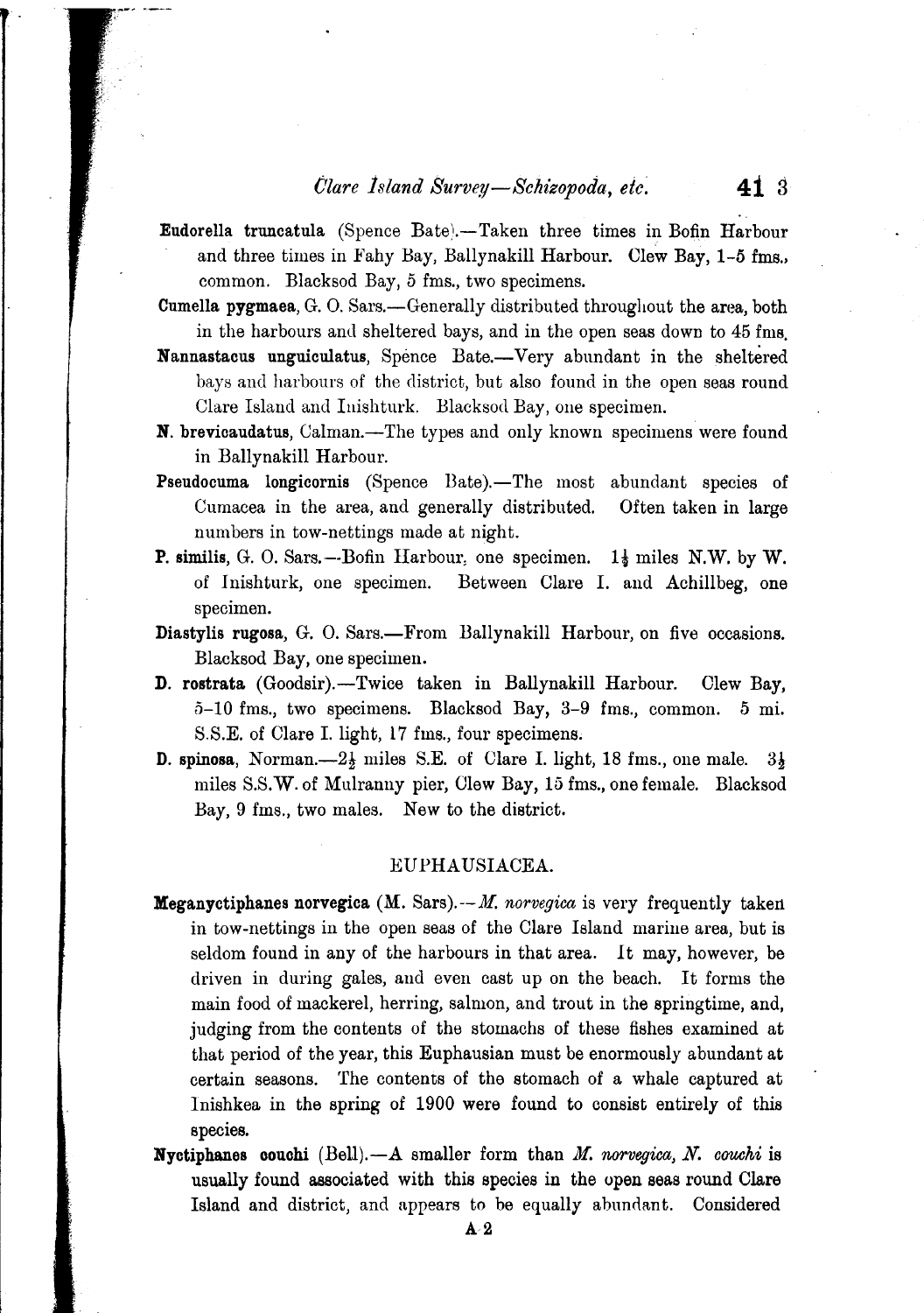### **41 4** *Proceedings of the Royal Irish Academy.*

- -

broadly, however, *N. couchi* is a more distictly shallow-water species than *M. norvegica.* Like the latter, it is a favourite food of pelagic fishes. **Thysanoessa inermis** (Kröyer).-This species has a distribution in the district under review entirely coincident with that of *M. norvegica* and *N. couchi* and is usually found associated with them. Under this species I . include records formerly listed under the name *Boreophausia inerrnis* (Kroyer), and *Thysanoessa neglecta* (Kroyer), since, according to Hansen, these two supposedly distinct species are merely dimorphic forms of one species, which must bear the earlier name here given to it.

#### MYSIDACEA.

Siriella armata (Milne-Edwards).—Near Portlea, Clare Island, 5-6 fms. Inishgowla Harbour, Clew Bay, 1-4 fms. South side of Feorinyeeo Bay, Blacksod Bay, shore. Feorinyeeo Bay, 2- 5 fms. Elly Bay, Rlacksod Bay, 1-3 fms. Carrigeenmore, Blacksod Bay, in tow-net through weeds, close to shore. Entrance to Blacksod Bay, 7 fms. Bofin Harbour, very common. Ballynakill Harbour, common. Cleggan Bay, 17 fms.

A very common and abundant species in the district, generally found living among Laminaria and other seaweeds, or in rock-pools, and frequently captured free-swimming at night, by means of tow-nets.

S. clausii, G. O. Sars.-Inishgowla Harbour, Clew Bay, 1-4 fms. South side of Feorinygeeo Bay, Blacksod Bay, rock-pools on the shore. Entrance to Blacksod Bay, 7 fms. Cleggan Bay, 17 fms.  $2\frac{1}{2}$  miles S.W. by W. of Shark Head, lnishark, surface. Half mile N. of Cleggan Head, surface. Bofin Harbour, very abundant. Ballynakill Harbour, very abundant.

A very common species, especially abundant at night in the harbours and shallow bays of the area.

S. jaltensis, Czerniavsky.—Carrigeenmore, Blacksod Bay, shore. South side of Feorinyeeo Bay, Blacksod Bay, shore. Elly Bay, Blacksod Bay, shore. Barranagh, Hlacksod Bay, 2-3 fms. Portlea, Clare Island, in tow-net.  $2\frac{1}{2}$  miles S.W. by W. of Shark Head, Inishark, surface. 2 miles W. by S. of Inishturk, surface.  $\frac{1}{2}$  mile N. of Cleggan Head, surface. Bofin Harbour, very abundant. Ballynakill Harbour, very common.

A species of similar habitats and abundance to *S. clausii,* and usually found associated with it. It has not been previously recorded from the area under review, though known to me for several years from the collections of the Fisheries Branch of the Department of Agricultur for Ireland.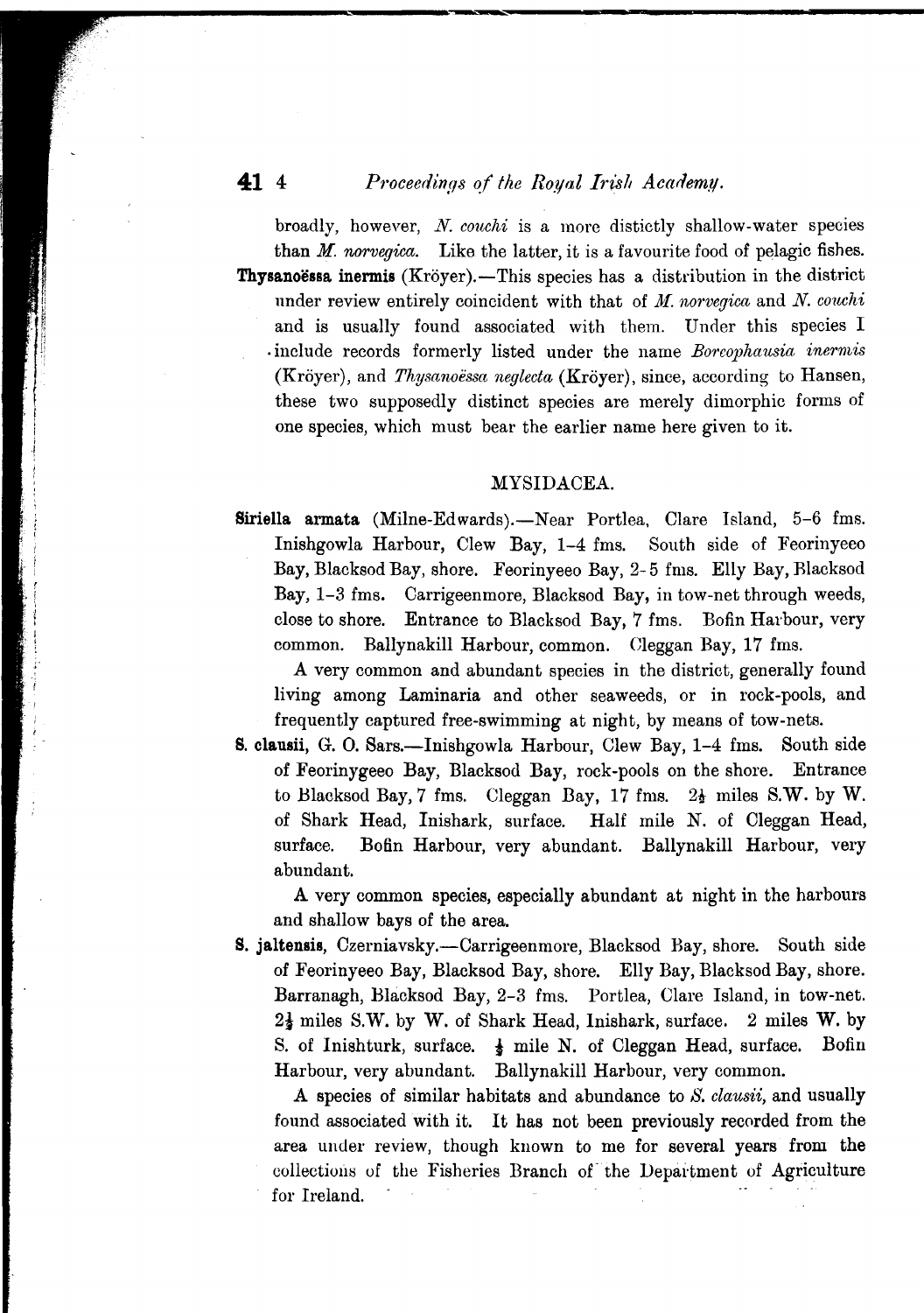### *Olare bsland Survey—Schizopoda, etc.* **41 5**

Gastrosaccus spinifer (Goës).—Entrance to Blacksod Bay, 7 fms. Between Inishturk and Inishark, surface. Between Innishinny and the Gun Rock, Inishbofin, surface. Fahy Bay, Ballynakill, 2 fms. Found also . on one occasion in the stomach of a mackerel caught off Cleggan Head.

A free-swimming form usually found in the open sea and rarely taken in the harbours and bays of the area.

*G.* sanctus (van Beneden).-Bofin Harbour, very abundant, especially at night. Ballynakill Harbour, taken on six occasions, and only very young specimens.

The specimens from Bofin Harbour depart from the typical forms in being without lobes on the posterior margin of the carapace.

*G.* normani, G. *O.* Sars.-One mile outside Bofin Harbour, one specimen. Between Bofin and Carrickmahoga Rocks, one specimen.  $2\frac{1}{2}$  miles S.W. by W. of Shark Head, one specimen. 2 miles S.S. W. of Shark Head, two specimens. Between Inishturk and Inishark, one specimen.

An open-sea species, never taken in harbours or sheltered bays. All the west of Ireland specimens have upturned lobes on the posterior margin of the carapace, and differ in this respect from Mediterranean specimens, in which the lobes are absent. All the specimens were captured at the surface.

- Anchialus agilis, G. O. Sars.—Taken on about a dozen occasions in the open seas round Inishbofin, Inishark, Inishturk, and Clare Island, but never taken in the harbours or enclosed bays of the district. It is usually captured at the surface of the sea. Not previously recorded from the area.
- **Heteromysis formosa**, S. I. Smith.—Bofin Harbour,  $2\frac{1}{3}$  fms., three young specimens. Not previously recorded from the area.
- Erythrops elegans, G. *O.* Sars.-Fahy Bay, Ballynakill, 2 fms., one specimen. Not previously recorded from Ireland.
- Mysidopsis angusta, G. *O.* Sars.-N orth entrance to Ballynakill Harbour,7 fms., one specimen. New to the district.
- M. gibbosa, G. *O.* Sars.-Bofin Harbour, rarely. Ballynakill Harbour not infrequently.
- Leptomysis lingvura, G. O. Sars.--Bofin Harbour, three specimens on three separate occasions. New to the district.
- Hemimysis lamornae (Couch).-Entrance to Blacksod Bay, 7 fms., two specimens. Off Portlea, Clare Island, in tow-net.
- Macropsis slabberi (van Beneden).--Ballinakill Harbour, surface, one specimen. Bofin Harbour, on three separate occasions, at the surface at night.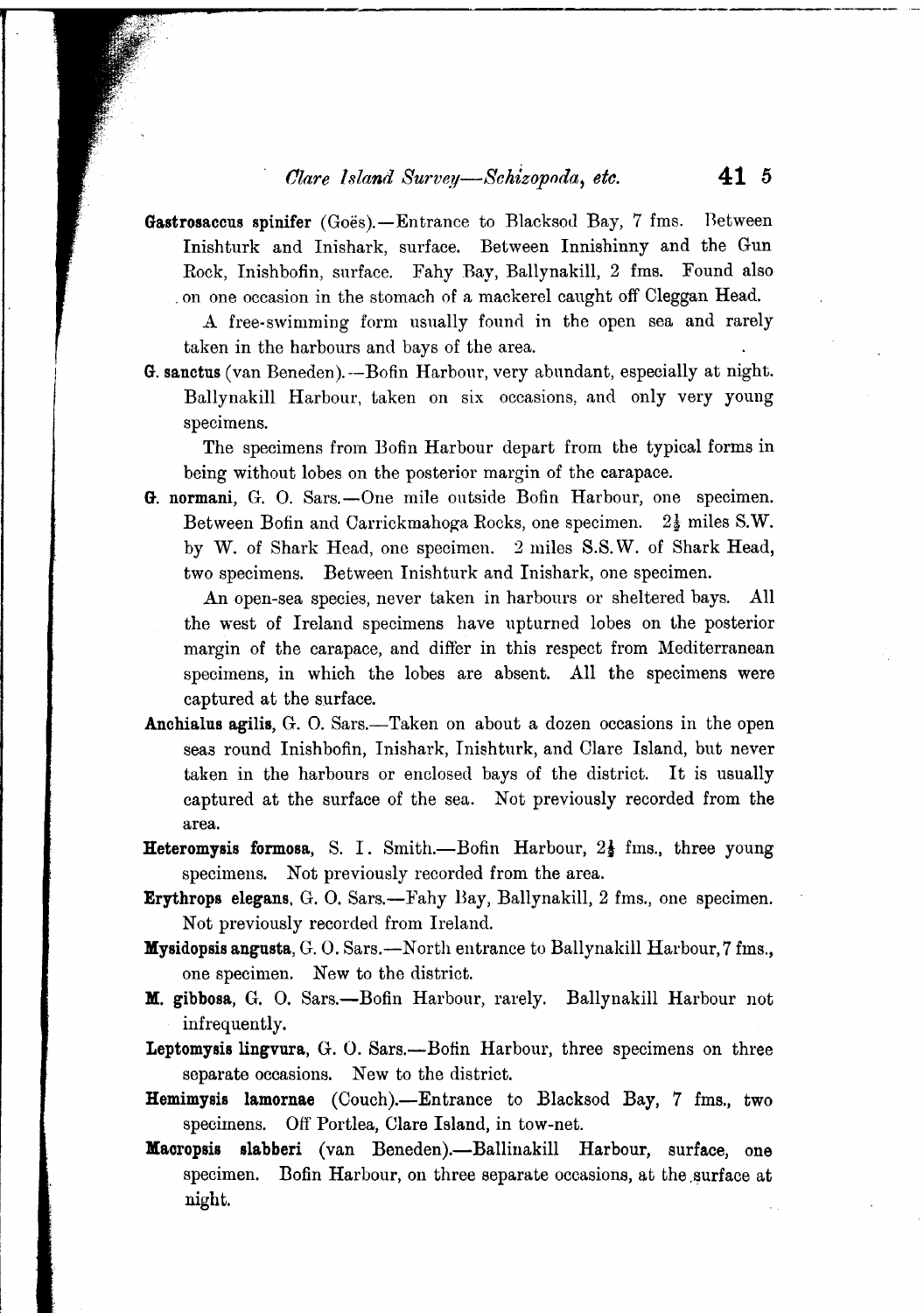# **41** 6 *Proceedings of the Royal Irish Academy.*

- **Macromysis flexuosa** (Müller). $-A$  very common species, enormously abundant in the bays and harbours of the area, usually found among Laminaria and other seaweeds and in rock-pools.
- **M.** inermis (Rathke).-Inishgowla Harbour, Clew Bay,  $1-4$  fms. Carrigeenmore, Black sod Bay, in tow-net through weeds close to shore, abundant. Off Portlea, Clare Island, in tow-net, 5-6 fms., abundant. Ballynakill Harbour, on two pccasions. Bofin Harbour, common.

A moderately abundant species in the area, but never found along the shores or in rock-pools like *M. flexuosa.* It usually occurs in about 5 fms. of water.

- Schistomysis ornata  $(G. O. Sars)$ . -Entrance to Blacksod Bay, 7 fms., abundant. :Feorinyeeo Bay, Blacksod Bay, 5 fms., one specimen.
- S. arenosa (G. O. Sars). Off the white strand, Ship Sound, Bofin Harbour, 3 fms., in sand, very abundant. Carrigeenmore, Blacksod Bay, in townet through weeds, close to shore.
- Neomysis integer (Leach).-Lough Leam, Mullet, abundant. Lough Leam is a brackish-water lough, cut off from the sea, and only entered by the tide at spring-tides. New to the district.

#### STOMATOPODA.

In 1905 I recorded the fact that Stomatopod larvae, belonging to two distinct genera of adult Stomatopoda, occurred regularly in tow-nettings taken in the late autumn off Inishbofin and Ballynakill Harbour. Since the publication of that note further specimens have come to hand; and I now wish to correct an error in the identification of one of the types of larvae. I referred the two kinds of larvae to the larval genera Alima and Gonerichthus, the young forms of Squilla and Gonodactylus respectively. The latter larvae in reality belongs to the genus Lysiosquilla. I was able to correct my earlier determination by the discovery of a single specimen, 16 mm. in length, in the first adult stage, in which the raptorial claw bears nine teeth, including the large terminal one. It suffices for the present to include the genera Squilla and Lysiosquilla in the fauna of the Clare Island mar'ine area. No adult specimens have yet been found; but the larvae in all stages of development occur free-swimming in the shallow seas of the district every year in the late summer and early autumn.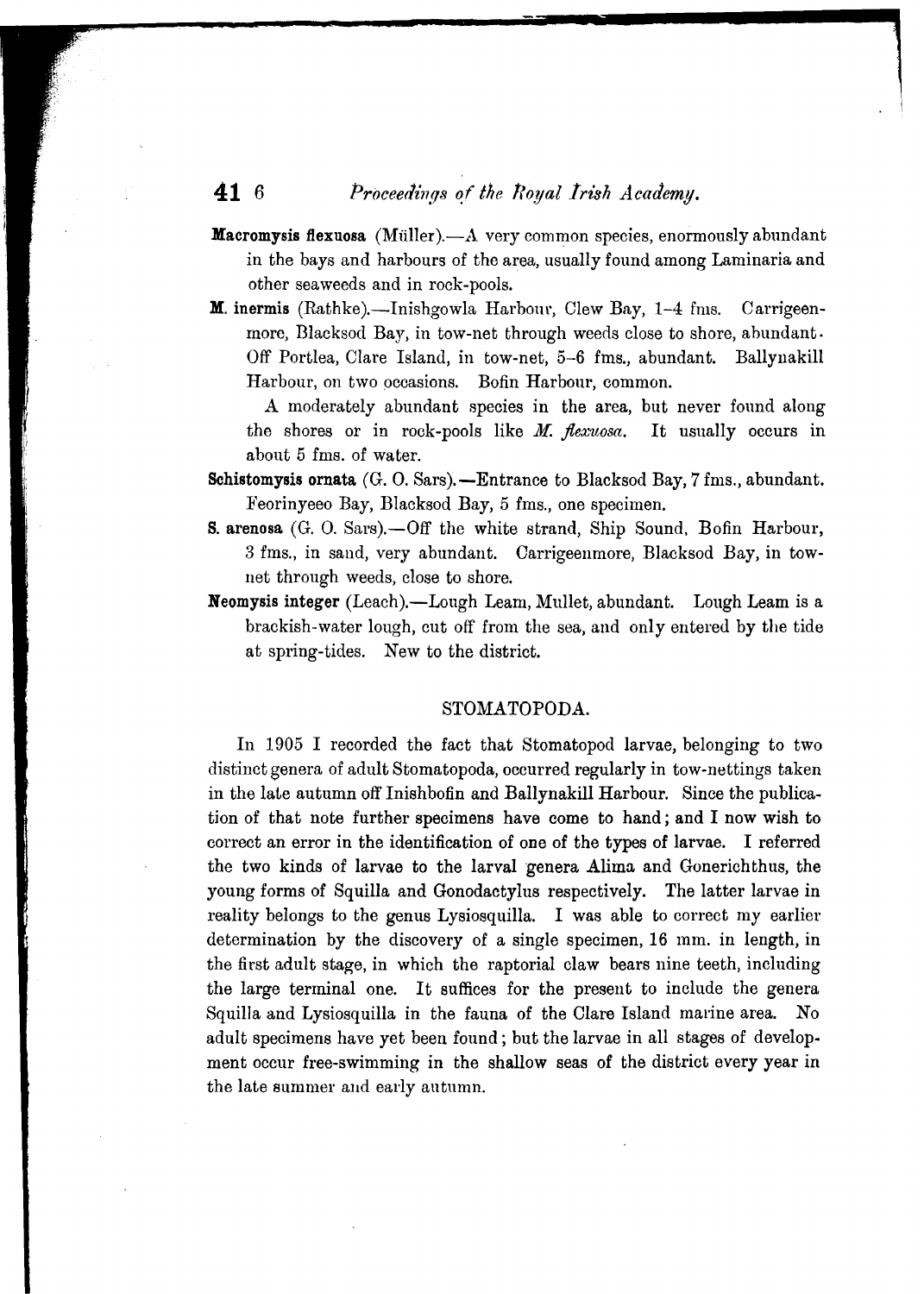# *Olare Island Survey*-Schizopoda, *etc.* 41 7

,I

TABLE INDICATING THE KNOWN GEOGRAPHICAL DISTRIBUTION OF NEBALIACEA, CUMACEA, AND SCHIZOPODA.

I

| Species known<br>from the Atlantic<br>Coasts of Europe<br>S. of the British<br>Area.<br>Species known<br>from the<br>Mediterranean.<br>Species known<br>from British<br>Area.<br>Species known<br>from Norway.<br>SYNCARIDA.<br>×<br>×<br>×<br>×<br>Nebalia bipes, .<br>CUMACEA.<br>xxxxxxxxxxxx<br>Bodotria scorpioides,<br>$\frac{\mathsf{x}}{+}$<br>Bodotria pulchella, .<br>  x     x     x     x  <br>Cumopsis goodsini,<br>$\ddot{\phantom{a}}$<br>Iphinoë trispinosa,<br>$\bullet$<br>Vauntompsonia cristata, .<br>Eudorella truncatula,<br>$\bullet$<br>Cumella pygmaea,<br>$\blacksquare$<br>Nannastacus unguiculatus,<br>$\ddot{\phantom{0}}$<br>Nannastacus brevicaudatus,<br>$\ddot{\phantom{0}}$<br>Pseudocuma longicornis,.<br>Pseudocuma similis,<br>$\ddot{\phantom{0}}$<br>Diastylis rugosa,<br>$\bullet$<br>Diastylis rostrata,<br>¥,<br>$\ddot{\phantom{a}}$<br>Diastylis spinosa,<br>$\ddot{\phantom{0}}$<br>EUPHAUSIACEA.<br>$\frac{\mathsf{x}}{\mathsf{x}}$<br>Meganyctiphanes norvegica,<br>×<br>xxx<br>$\times$<br>Nyctiphanes couchi,<br>$\frac{1}{x}$<br>Thysanoëssa inermis,<br>MYSIDACEA.<br>×<br>$x \times   x \times x$<br>Siriella armata,<br>xxxxxxx<br>Siriella clausii, .<br>$x \times x \times$<br>$\frac{1}{x}$<br>Siriella jaltensis,<br>Gastrosaccus spinifer,<br>Gastrosaccus sanctus,<br>Gastrosaccus normani,<br>$\times$<br>Anchialus agilis,<br>Heteromysis formosa,<br>XXXXXXXXXXX<br>xxxxxxxxx<br><b>xxxxxxx</b><br>Erythrops elegans,<br>Mysidopsis angusta,<br> x xx<br>Mysidopsis gibbosa, .<br>Leptomysis lingvura,<br>Hemimysis lamornae,<br>Macropsis slabberi, .<br>Macromysis flexuosa,<br>Macromysis inermis, .<br>Schistomysis ornata, .<br>X<br>Schistomysis arenosa,<br>$\bullet$<br>$\overline{\mathsf{x}}$<br>$\times$<br>Neomysis integer, |  | Δ | B | C | D |
|--------------------------------------------------------------------------------------------------------------------------------------------------------------------------------------------------------------------------------------------------------------------------------------------------------------------------------------------------------------------------------------------------------------------------------------------------------------------------------------------------------------------------------------------------------------------------------------------------------------------------------------------------------------------------------------------------------------------------------------------------------------------------------------------------------------------------------------------------------------------------------------------------------------------------------------------------------------------------------------------------------------------------------------------------------------------------------------------------------------------------------------------------------------------------------------------------------------------------------------------------------------------------------------------------------------------------------------------------------------------------------------------------------------------------------------------------------------------------------------------------------------------------------------------------------------------------------------------------------------------------------------------------------------------------------------------------------------------------------------------------------------------------------------------------------|--|---|---|---|---|
|                                                                                                                                                                                                                                                                                                                                                                                                                                                                                                                                                                                                                                                                                                                                                                                                                                                                                                                                                                                                                                                                                                                                                                                                                                                                                                                                                                                                                                                                                                                                                                                                                                                                                                                                                                                                        |  |   |   |   |   |
|                                                                                                                                                                                                                                                                                                                                                                                                                                                                                                                                                                                                                                                                                                                                                                                                                                                                                                                                                                                                                                                                                                                                                                                                                                                                                                                                                                                                                                                                                                                                                                                                                                                                                                                                                                                                        |  |   |   |   |   |
|                                                                                                                                                                                                                                                                                                                                                                                                                                                                                                                                                                                                                                                                                                                                                                                                                                                                                                                                                                                                                                                                                                                                                                                                                                                                                                                                                                                                                                                                                                                                                                                                                                                                                                                                                                                                        |  |   |   |   |   |
|                                                                                                                                                                                                                                                                                                                                                                                                                                                                                                                                                                                                                                                                                                                                                                                                                                                                                                                                                                                                                                                                                                                                                                                                                                                                                                                                                                                                                                                                                                                                                                                                                                                                                                                                                                                                        |  |   |   |   |   |
|                                                                                                                                                                                                                                                                                                                                                                                                                                                                                                                                                                                                                                                                                                                                                                                                                                                                                                                                                                                                                                                                                                                                                                                                                                                                                                                                                                                                                                                                                                                                                                                                                                                                                                                                                                                                        |  |   |   |   |   |
|                                                                                                                                                                                                                                                                                                                                                                                                                                                                                                                                                                                                                                                                                                                                                                                                                                                                                                                                                                                                                                                                                                                                                                                                                                                                                                                                                                                                                                                                                                                                                                                                                                                                                                                                                                                                        |  |   |   |   |   |
|                                                                                                                                                                                                                                                                                                                                                                                                                                                                                                                                                                                                                                                                                                                                                                                                                                                                                                                                                                                                                                                                                                                                                                                                                                                                                                                                                                                                                                                                                                                                                                                                                                                                                                                                                                                                        |  |   |   |   |   |
|                                                                                                                                                                                                                                                                                                                                                                                                                                                                                                                                                                                                                                                                                                                                                                                                                                                                                                                                                                                                                                                                                                                                                                                                                                                                                                                                                                                                                                                                                                                                                                                                                                                                                                                                                                                                        |  |   |   |   |   |
|                                                                                                                                                                                                                                                                                                                                                                                                                                                                                                                                                                                                                                                                                                                                                                                                                                                                                                                                                                                                                                                                                                                                                                                                                                                                                                                                                                                                                                                                                                                                                                                                                                                                                                                                                                                                        |  |   |   |   |   |
|                                                                                                                                                                                                                                                                                                                                                                                                                                                                                                                                                                                                                                                                                                                                                                                                                                                                                                                                                                                                                                                                                                                                                                                                                                                                                                                                                                                                                                                                                                                                                                                                                                                                                                                                                                                                        |  |   |   |   |   |
|                                                                                                                                                                                                                                                                                                                                                                                                                                                                                                                                                                                                                                                                                                                                                                                                                                                                                                                                                                                                                                                                                                                                                                                                                                                                                                                                                                                                                                                                                                                                                                                                                                                                                                                                                                                                        |  |   |   |   |   |
|                                                                                                                                                                                                                                                                                                                                                                                                                                                                                                                                                                                                                                                                                                                                                                                                                                                                                                                                                                                                                                                                                                                                                                                                                                                                                                                                                                                                                                                                                                                                                                                                                                                                                                                                                                                                        |  |   |   |   |   |
|                                                                                                                                                                                                                                                                                                                                                                                                                                                                                                                                                                                                                                                                                                                                                                                                                                                                                                                                                                                                                                                                                                                                                                                                                                                                                                                                                                                                                                                                                                                                                                                                                                                                                                                                                                                                        |  |   |   |   |   |
|                                                                                                                                                                                                                                                                                                                                                                                                                                                                                                                                                                                                                                                                                                                                                                                                                                                                                                                                                                                                                                                                                                                                                                                                                                                                                                                                                                                                                                                                                                                                                                                                                                                                                                                                                                                                        |  |   |   |   |   |
|                                                                                                                                                                                                                                                                                                                                                                                                                                                                                                                                                                                                                                                                                                                                                                                                                                                                                                                                                                                                                                                                                                                                                                                                                                                                                                                                                                                                                                                                                                                                                                                                                                                                                                                                                                                                        |  |   |   |   |   |
|                                                                                                                                                                                                                                                                                                                                                                                                                                                                                                                                                                                                                                                                                                                                                                                                                                                                                                                                                                                                                                                                                                                                                                                                                                                                                                                                                                                                                                                                                                                                                                                                                                                                                                                                                                                                        |  |   |   |   |   |
|                                                                                                                                                                                                                                                                                                                                                                                                                                                                                                                                                                                                                                                                                                                                                                                                                                                                                                                                                                                                                                                                                                                                                                                                                                                                                                                                                                                                                                                                                                                                                                                                                                                                                                                                                                                                        |  |   |   |   |   |
|                                                                                                                                                                                                                                                                                                                                                                                                                                                                                                                                                                                                                                                                                                                                                                                                                                                                                                                                                                                                                                                                                                                                                                                                                                                                                                                                                                                                                                                                                                                                                                                                                                                                                                                                                                                                        |  |   |   |   |   |
|                                                                                                                                                                                                                                                                                                                                                                                                                                                                                                                                                                                                                                                                                                                                                                                                                                                                                                                                                                                                                                                                                                                                                                                                                                                                                                                                                                                                                                                                                                                                                                                                                                                                                                                                                                                                        |  |   |   |   |   |
|                                                                                                                                                                                                                                                                                                                                                                                                                                                                                                                                                                                                                                                                                                                                                                                                                                                                                                                                                                                                                                                                                                                                                                                                                                                                                                                                                                                                                                                                                                                                                                                                                                                                                                                                                                                                        |  |   |   |   |   |
|                                                                                                                                                                                                                                                                                                                                                                                                                                                                                                                                                                                                                                                                                                                                                                                                                                                                                                                                                                                                                                                                                                                                                                                                                                                                                                                                                                                                                                                                                                                                                                                                                                                                                                                                                                                                        |  |   |   |   |   |
|                                                                                                                                                                                                                                                                                                                                                                                                                                                                                                                                                                                                                                                                                                                                                                                                                                                                                                                                                                                                                                                                                                                                                                                                                                                                                                                                                                                                                                                                                                                                                                                                                                                                                                                                                                                                        |  |   |   |   |   |
|                                                                                                                                                                                                                                                                                                                                                                                                                                                                                                                                                                                                                                                                                                                                                                                                                                                                                                                                                                                                                                                                                                                                                                                                                                                                                                                                                                                                                                                                                                                                                                                                                                                                                                                                                                                                        |  |   |   |   |   |
|                                                                                                                                                                                                                                                                                                                                                                                                                                                                                                                                                                                                                                                                                                                                                                                                                                                                                                                                                                                                                                                                                                                                                                                                                                                                                                                                                                                                                                                                                                                                                                                                                                                                                                                                                                                                        |  |   |   |   |   |
|                                                                                                                                                                                                                                                                                                                                                                                                                                                                                                                                                                                                                                                                                                                                                                                                                                                                                                                                                                                                                                                                                                                                                                                                                                                                                                                                                                                                                                                                                                                                                                                                                                                                                                                                                                                                        |  |   |   |   |   |
|                                                                                                                                                                                                                                                                                                                                                                                                                                                                                                                                                                                                                                                                                                                                                                                                                                                                                                                                                                                                                                                                                                                                                                                                                                                                                                                                                                                                                                                                                                                                                                                                                                                                                                                                                                                                        |  |   |   |   |   |
|                                                                                                                                                                                                                                                                                                                                                                                                                                                                                                                                                                                                                                                                                                                                                                                                                                                                                                                                                                                                                                                                                                                                                                                                                                                                                                                                                                                                                                                                                                                                                                                                                                                                                                                                                                                                        |  |   |   |   |   |
|                                                                                                                                                                                                                                                                                                                                                                                                                                                                                                                                                                                                                                                                                                                                                                                                                                                                                                                                                                                                                                                                                                                                                                                                                                                                                                                                                                                                                                                                                                                                                                                                                                                                                                                                                                                                        |  |   |   |   |   |
|                                                                                                                                                                                                                                                                                                                                                                                                                                                                                                                                                                                                                                                                                                                                                                                                                                                                                                                                                                                                                                                                                                                                                                                                                                                                                                                                                                                                                                                                                                                                                                                                                                                                                                                                                                                                        |  |   |   |   |   |
|                                                                                                                                                                                                                                                                                                                                                                                                                                                                                                                                                                                                                                                                                                                                                                                                                                                                                                                                                                                                                                                                                                                                                                                                                                                                                                                                                                                                                                                                                                                                                                                                                                                                                                                                                                                                        |  |   |   |   |   |
|                                                                                                                                                                                                                                                                                                                                                                                                                                                                                                                                                                                                                                                                                                                                                                                                                                                                                                                                                                                                                                                                                                                                                                                                                                                                                                                                                                                                                                                                                                                                                                                                                                                                                                                                                                                                        |  |   |   |   |   |
|                                                                                                                                                                                                                                                                                                                                                                                                                                                                                                                                                                                                                                                                                                                                                                                                                                                                                                                                                                                                                                                                                                                                                                                                                                                                                                                                                                                                                                                                                                                                                                                                                                                                                                                                                                                                        |  |   |   |   |   |
|                                                                                                                                                                                                                                                                                                                                                                                                                                                                                                                                                                                                                                                                                                                                                                                                                                                                                                                                                                                                                                                                                                                                                                                                                                                                                                                                                                                                                                                                                                                                                                                                                                                                                                                                                                                                        |  |   |   |   |   |
|                                                                                                                                                                                                                                                                                                                                                                                                                                                                                                                                                                                                                                                                                                                                                                                                                                                                                                                                                                                                                                                                                                                                                                                                                                                                                                                                                                                                                                                                                                                                                                                                                                                                                                                                                                                                        |  |   |   |   |   |
|                                                                                                                                                                                                                                                                                                                                                                                                                                                                                                                                                                                                                                                                                                                                                                                                                                                                                                                                                                                                                                                                                                                                                                                                                                                                                                                                                                                                                                                                                                                                                                                                                                                                                                                                                                                                        |  |   |   |   |   |
|                                                                                                                                                                                                                                                                                                                                                                                                                                                                                                                                                                                                                                                                                                                                                                                                                                                                                                                                                                                                                                                                                                                                                                                                                                                                                                                                                                                                                                                                                                                                                                                                                                                                                                                                                                                                        |  |   |   |   |   |
|                                                                                                                                                                                                                                                                                                                                                                                                                                                                                                                                                                                                                                                                                                                                                                                                                                                                                                                                                                                                                                                                                                                                                                                                                                                                                                                                                                                                                                                                                                                                                                                                                                                                                                                                                                                                        |  |   |   |   |   |
|                                                                                                                                                                                                                                                                                                                                                                                                                                                                                                                                                                                                                                                                                                                                                                                                                                                                                                                                                                                                                                                                                                                                                                                                                                                                                                                                                                                                                                                                                                                                                                                                                                                                                                                                                                                                        |  |   |   |   |   |
|                                                                                                                                                                                                                                                                                                                                                                                                                                                                                                                                                                                                                                                                                                                                                                                                                                                                                                                                                                                                                                                                                                                                                                                                                                                                                                                                                                                                                                                                                                                                                                                                                                                                                                                                                                                                        |  |   |   |   |   |
|                                                                                                                                                                                                                                                                                                                                                                                                                                                                                                                                                                                                                                                                                                                                                                                                                                                                                                                                                                                                                                                                                                                                                                                                                                                                                                                                                                                                                                                                                                                                                                                                                                                                                                                                                                                                        |  |   |   |   |   |
|                                                                                                                                                                                                                                                                                                                                                                                                                                                                                                                                                                                                                                                                                                                                                                                                                                                                                                                                                                                                                                                                                                                                                                                                                                                                                                                                                                                                                                                                                                                                                                                                                                                                                                                                                                                                        |  |   |   |   |   |
|                                                                                                                                                                                                                                                                                                                                                                                                                                                                                                                                                                                                                                                                                                                                                                                                                                                                                                                                                                                                                                                                                                                                                                                                                                                                                                                                                                                                                                                                                                                                                                                                                                                                                                                                                                                                        |  |   |   |   |   |
|                                                                                                                                                                                                                                                                                                                                                                                                                                                                                                                                                                                                                                                                                                                                                                                                                                                                                                                                                                                                                                                                                                                                                                                                                                                                                                                                                                                                                                                                                                                                                                                                                                                                                                                                                                                                        |  |   |   |   |   |
|                                                                                                                                                                                                                                                                                                                                                                                                                                                                                                                                                                                                                                                                                                                                                                                                                                                                                                                                                                                                                                                                                                                                                                                                                                                                                                                                                                                                                                                                                                                                                                                                                                                                                                                                                                                                        |  |   |   |   |   |
|                                                                                                                                                                                                                                                                                                                                                                                                                                                                                                                                                                                                                                                                                                                                                                                                                                                                                                                                                                                                                                                                                                                                                                                                                                                                                                                                                                                                                                                                                                                                                                                                                                                                                                                                                                                                        |  |   |   |   |   |
|                                                                                                                                                                                                                                                                                                                                                                                                                                                                                                                                                                                                                                                                                                                                                                                                                                                                                                                                                                                                                                                                                                                                                                                                                                                                                                                                                                                                                                                                                                                                                                                                                                                                                                                                                                                                        |  |   |   |   |   |
|                                                                                                                                                                                                                                                                                                                                                                                                                                                                                                                                                                                                                                                                                                                                                                                                                                                                                                                                                                                                                                                                                                                                                                                                                                                                                                                                                                                                                                                                                                                                                                                                                                                                                                                                                                                                        |  |   |   |   |   |
|                                                                                                                                                                                                                                                                                                                                                                                                                                                                                                                                                                                                                                                                                                                                                                                                                                                                                                                                                                                                                                                                                                                                                                                                                                                                                                                                                                                                                                                                                                                                                                                                                                                                                                                                                                                                        |  |   |   |   |   |
|                                                                                                                                                                                                                                                                                                                                                                                                                                                                                                                                                                                                                                                                                                                                                                                                                                                                                                                                                                                                                                                                                                                                                                                                                                                                                                                                                                                                                                                                                                                                                                                                                                                                                                                                                                                                        |  |   |   |   |   |
|                                                                                                                                                                                                                                                                                                                                                                                                                                                                                                                                                                                                                                                                                                                                                                                                                                                                                                                                                                                                                                                                                                                                                                                                                                                                                                                                                                                                                                                                                                                                                                                                                                                                                                                                                                                                        |  |   |   |   |   |
|                                                                                                                                                                                                                                                                                                                                                                                                                                                                                                                                                                                                                                                                                                                                                                                                                                                                                                                                                                                                                                                                                                                                                                                                                                                                                                                                                                                                                                                                                                                                                                                                                                                                                                                                                                                                        |  |   |   |   |   |
|                                                                                                                                                                                                                                                                                                                                                                                                                                                                                                                                                                                                                                                                                                                                                                                                                                                                                                                                                                                                                                                                                                                                                                                                                                                                                                                                                                                                                                                                                                                                                                                                                                                                                                                                                                                                        |  |   |   |   |   |
|                                                                                                                                                                                                                                                                                                                                                                                                                                                                                                                                                                                                                                                                                                                                                                                                                                                                                                                                                                                                                                                                                                                                                                                                                                                                                                                                                                                                                                                                                                                                                                                                                                                                                                                                                                                                        |  |   |   |   |   |
|                                                                                                                                                                                                                                                                                                                                                                                                                                                                                                                                                                                                                                                                                                                                                                                                                                                                                                                                                                                                                                                                                                                                                                                                                                                                                                                                                                                                                                                                                                                                                                                                                                                                                                                                                                                                        |  |   |   |   |   |
|                                                                                                                                                                                                                                                                                                                                                                                                                                                                                                                                                                                                                                                                                                                                                                                                                                                                                                                                                                                                                                                                                                                                                                                                                                                                                                                                                                                                                                                                                                                                                                                                                                                                                                                                                                                                        |  |   |   |   |   |
|                                                                                                                                                                                                                                                                                                                                                                                                                                                                                                                                                                                                                                                                                                                                                                                                                                                                                                                                                                                                                                                                                                                                                                                                                                                                                                                                                                                                                                                                                                                                                                                                                                                                                                                                                                                                        |  |   |   |   |   |
|                                                                                                                                                                                                                                                                                                                                                                                                                                                                                                                                                                                                                                                                                                                                                                                                                                                                                                                                                                                                                                                                                                                                                                                                                                                                                                                                                                                                                                                                                                                                                                                                                                                                                                                                                                                                        |  |   |   |   |   |
|                                                                                                                                                                                                                                                                                                                                                                                                                                                                                                                                                                                                                                                                                                                                                                                                                                                                                                                                                                                                                                                                                                                                                                                                                                                                                                                                                                                                                                                                                                                                                                                                                                                                                                                                                                                                        |  |   |   |   |   |
|                                                                                                                                                                                                                                                                                                                                                                                                                                                                                                                                                                                                                                                                                                                                                                                                                                                                                                                                                                                                                                                                                                                                                                                                                                                                                                                                                                                                                                                                                                                                                                                                                                                                                                                                                                                                        |  |   |   |   |   |
|                                                                                                                                                                                                                                                                                                                                                                                                                                                                                                                                                                                                                                                                                                                                                                                                                                                                                                                                                                                                                                                                                                                                                                                                                                                                                                                                                                                                                                                                                                                                                                                                                                                                                                                                                                                                        |  |   |   |   |   |
|                                                                                                                                                                                                                                                                                                                                                                                                                                                                                                                                                                                                                                                                                                                                                                                                                                                                                                                                                                                                                                                                                                                                                                                                                                                                                                                                                                                                                                                                                                                                                                                                                                                                                                                                                                                                        |  |   |   |   |   |
|                                                                                                                                                                                                                                                                                                                                                                                                                                                                                                                                                                                                                                                                                                                                                                                                                                                                                                                                                                                                                                                                                                                                                                                                                                                                                                                                                                                                                                                                                                                                                                                                                                                                                                                                                                                                        |  |   |   |   |   |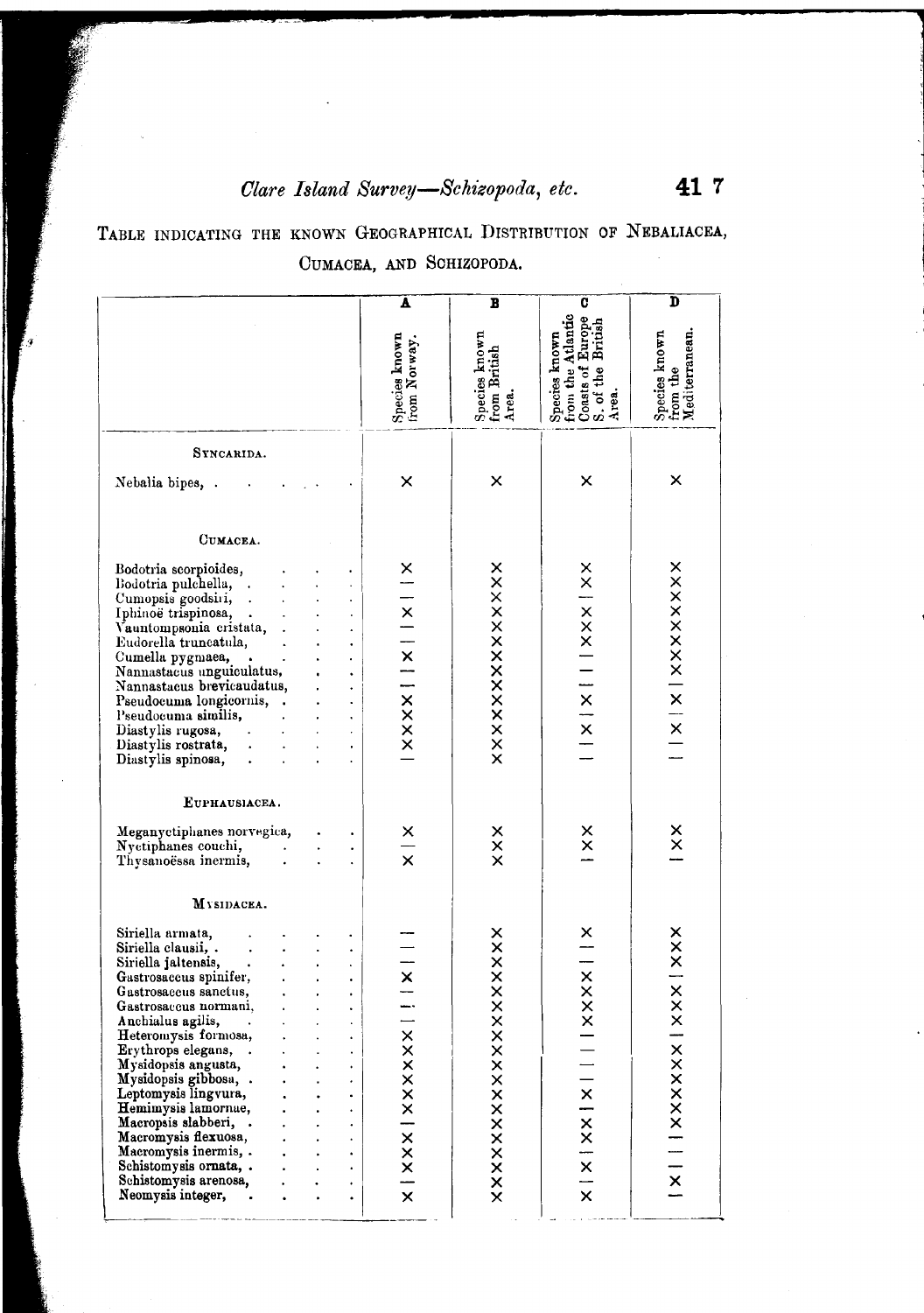**41** 8 *Proceedings of the Royal Irish Academy.* 

### GEOGRAPHICAL DISTRIBUTION OF THE SPECIES NOTED ABOVE.

The preceding table indicates broadly the known geographical range of the species recorded above. A study of this table reveals the interesting fact that the marine fauna of the west of Ireland, as far as these orders of Orustacea are concerned, is a blending of northern forms with southern species from the Mediterranean, the latter element somewhat preponderating. The single species of Nebalia, *N. bipes,* extends from Norway to the Medi. terranean. Among the Cumacea we find seven species have been recorded from Norway and ten from the Mediterranean, while five are common to Norway, the British area, and the Mediterranean.. Five species, *Nannastacus ~lnguiculatus, Eudorella truncahtla, Bodot1'ia pulcltella, G1tmopsisgoodsi1'i* and *Vauntompsonia cristata*, have the northern limit of their geographical range in the British area, while two forms, *Pseudocuma similis* and *Diastylis rostrata*, have yet to be met with south of the British area. One species, *Nannastacus brc'I:icaudatus,*is peculiar to the Clare Island marine area, *IJiastylis spinosa* has so far only been found in the British area, and none of the species extend to the American coasts.

Of the three species of Euphausiacea, one, Meganyctiphanes norvegica, extends from Norway to the Mediterranean; the second, *Nyctiphanes couchi*, is known from the Mediterranean, but not from Norway; while the third, *Thysanoessa inermis,* is not certainly known to the south of Britain. *M. norvcgica* is also found off the North American coast. Here again, therefore, we get a blending of northern and Mediterranean species.

Of the nineteen species of Mysidae here recorded, thirteen extend to the Mediterranean and eleven to Norway, but only five from Norway to the Mediterranean. Six of them have the southern limit of their known geographical range in the British area, while eight of them have not yet been recorded south of the English Channel. There are no species peculiar to the British area, and only one species, *Heteromysis formosa*, extends to the American coasts. No Stomatopoda are known from Norway, so that the Stomatopod element in the fauna of the West of Ireland is of southern origin.

I !

(

!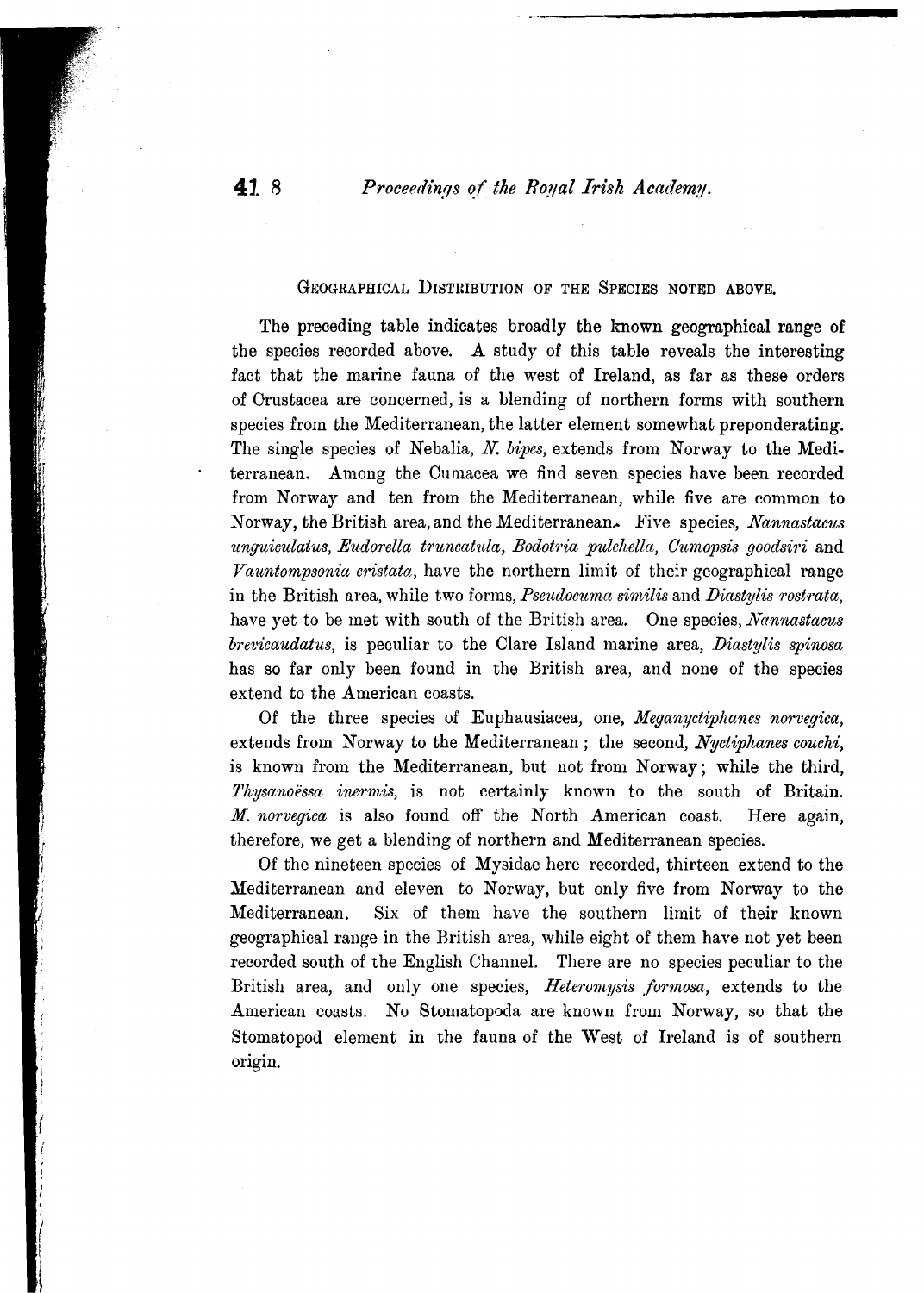|                                                | Norway.  | British Area. | Mediterranean. | Common to all<br>three. |
|------------------------------------------------|----------|---------------|----------------|-------------------------|
| Nebalia, .<br>$\sim$ $\sim$<br>$\sim 100$      |          |               |                |                         |
| Cumacea, <sup>1</sup><br>$\cdot$<br>$\bullet$  |          | 14            | 10             | 5                       |
| Euphausiacea, <sup>2</sup><br>$\bullet$        | $\bf{2}$ | 3             | $\bf{2}$       |                         |
| Mysidacea, <sup>2</sup><br>$\sim$<br>$\bullet$ | 11       | 19            | 13             | 5                       |
| Total,                                         | 21       | 37            | 26             | 12                      |

Summing up the known geographical range of all the species here recorded we get the result set forth in the following table:-

This table brings out well the fact that the shallow-water marine fauna of the west coast of Ireland is a blending of a northern and southern fauna, the latter element preponderating slightly as a whole and in each separate order.

Concerning the horizontal and bathymetric distribution of the species here noted definite information is difficult to obtain, owing to the peculiarity of habit already noted for the majority of forms of becoming free-swimming at night. *Nebalia bipes*is a purely littoral species, not extending below the tenfathom line. Of the Cumacea, the following species appear to be true littoral forms confined to the ten-fathom limit of the shore:-

| Bodotria pulchella.        | Diastylis rugosa.  |
|----------------------------|--------------------|
| Iphinoë trispinosa.        | Cumopsis goodsiri. |
| Nannastacus brevicaudatus. |                    |

The seaward limit of the remaining species, as far as at present known, is as follows : $-$ 

| Cumella pygmaea, 67 fms.          | Pseudocuma longicornis, 58 fms. |
|-----------------------------------|---------------------------------|
| Bodotria scorpioides, 15 fms.     | Pseudocuma similis, 28 fms.     |
| Vauntompsonia cristata, 50 fms.   | Diastylis rostrata, 1063 fms.   |
| Nannastacus unguiculatus, 64 fms. | Diastylis spinosa, 183 fms.     |
| Eudorella truncatula, 1443 fms.   |                                 |

The three Euphausians are pelagic Crustacea, often extending far out to sea and in water of considerable depth, which reach the maximum of abundance in the adult stage at about the lOO-fathom line, and in the young and half-grown stages in considerably shallower water. They are at

<sup>1</sup> Two species peculiar to the British Area. 2 One species extends to America.